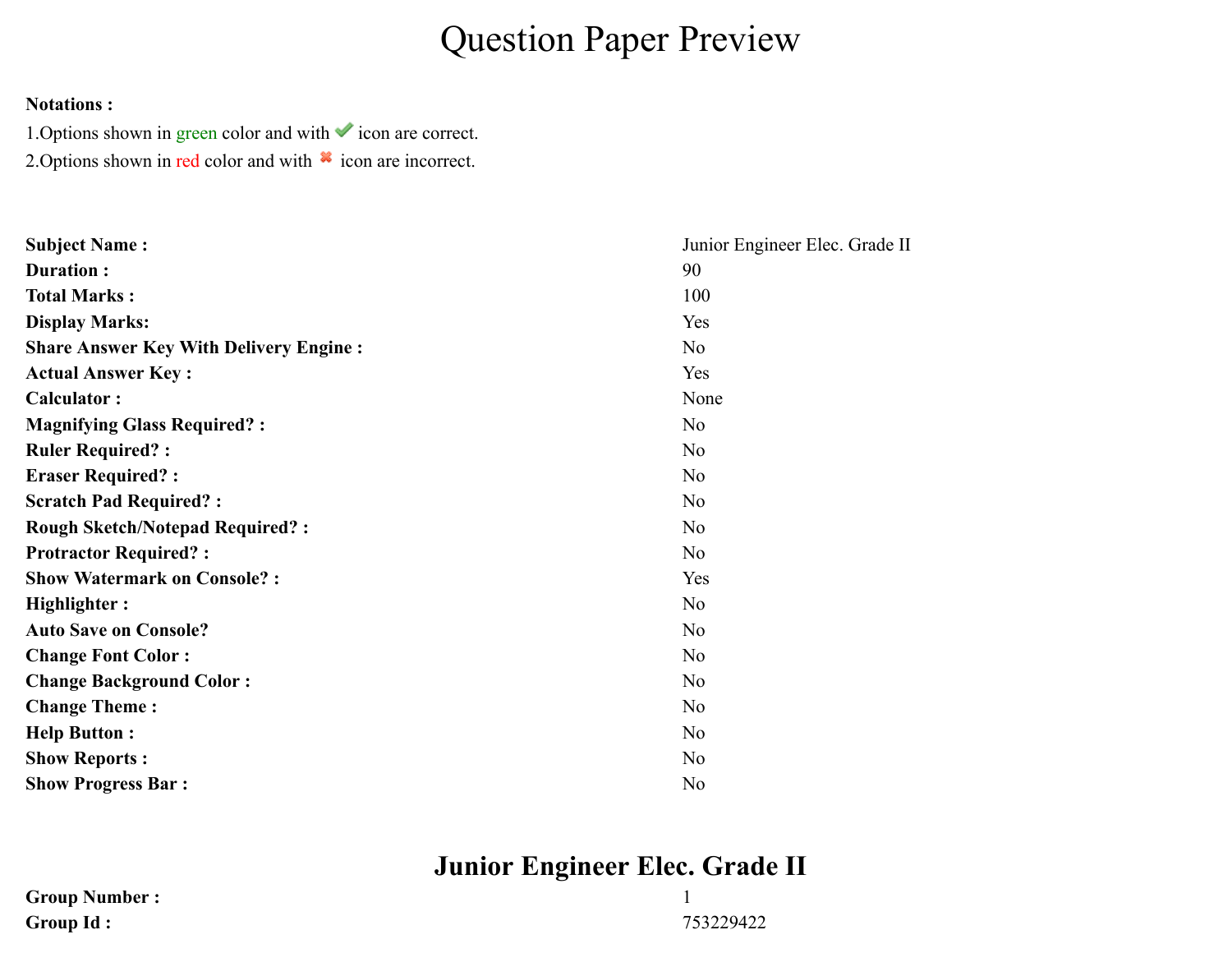| $\boldsymbol{0}$ |
|------------------|
| 90               |
| N <sub>o</sub>   |
| No               |
| $\theta$         |
| 100              |
| N <sub>o</sub>   |
| Cant View        |
| No               |
|                  |

## **Domain Knowledge**

| <b>Section Id:</b>                                                 | 753229524      |
|--------------------------------------------------------------------|----------------|
| <b>Section Number:</b>                                             |                |
| <b>Section type:</b>                                               | Online         |
| <b>Mandatory or Optional:</b>                                      | Mandatory      |
| <b>Number of Questions:</b>                                        | 60             |
| <b>Number of Questions to be attempted :</b>                       | 60             |
| <b>Section Marks:</b>                                              | 60             |
| <b>Enable Mark as Answered Mark for Review and Clear Response:</b> | Yes            |
| <b>Maximum Instruction Time:</b>                                   | $\overline{0}$ |
| <b>Sub-Section Number:</b>                                         |                |
| <b>Sub-Section Id:</b>                                             | 753229782      |
| <b>Question Shuffling Allowed:</b>                                 | Yes            |

**Question Number : 1 Question Id : 75322911034 Question Type : MCQ Option Shuffling : Yes Is Question Mandatory : No Calculator : None Response Time : N.A Think Time : N.A Minimum Instruction Time : 0 Option Orientation : Vertical**

**Correct Marks : 1 Wrong Marks : 0**

How is the electric field represented in electrostatics?

#### **Options :**

- 1.  $\blacktriangleright$  By electric flux lines
- 2.  $*$  By electric flux density
- 3. By electric field intensity
- 4. By electrical conductivity area

**Question Number : 2 Question Id : 75322911035 Question Type : MCQ Option Shuffling : Yes Is Question Mandatory : No Calculator : None**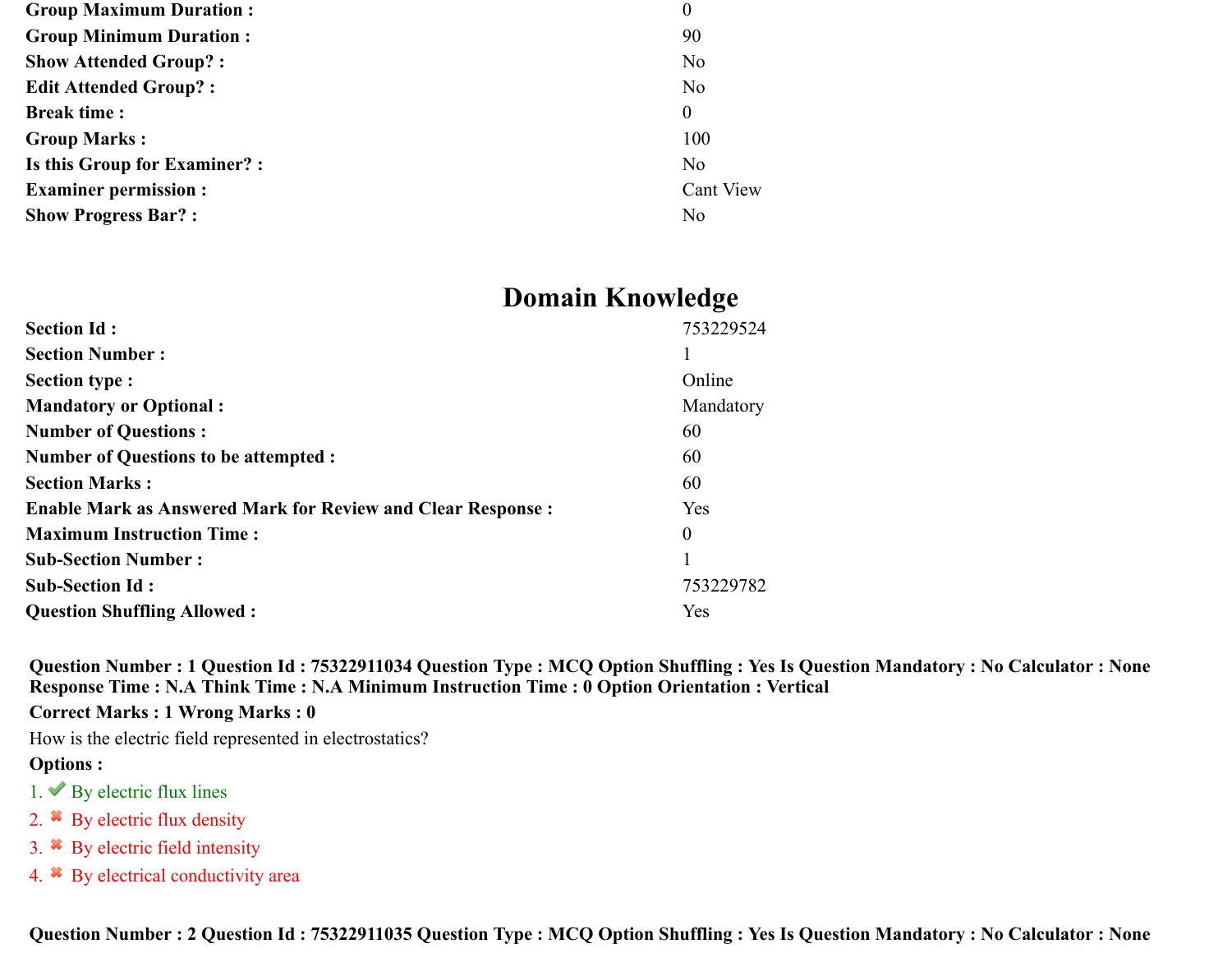**Response Time : N.A Think Time : N.A Minimum Instruction Time : 0 Option Orientation : Vertical**

**Correct Marks : 1 Wrong Marks : 0**

Two capacitors having capacitance of 6 µfd and 10 µfd, respectively, are connected in series across a 320 V supply. Find the charge on each 10 µfd capacitor. **Options :**

- $1. \vee 0.0012 \text{ C}$
- 2.  $*$  0.00192 C
- 3.  $*$  0.0032 C
- 4.  $*$  0.00512 C

**Question Number : 3 Question Id : 75322911036 Question Type : MCQ Option Shuffling : Yes Is Question Mandatory : No Calculator : None Response Time : N.A Think Time : N.A Minimum Instruction Time : 0 Option Orientation : Vertical**

**Correct Marks : 1 Wrong Marks : 0**

A copper coil has a resistance of 20  $\Omega$  at 0 °C. Find the resistance of the coil at 25 °C. The remp co-efficient of copper is 0.0042 at 0 °C.

**Options :**

- 1.  $*$  20.105 Ω
- 2.  $*$  21.05  $\Omega$
- $3. \vee 22.1 \Omega$
- 4.  $*$  41  $\Omega$

**Question Number : 4 Question Id : 75322911037 Question Type : MCQ Option Shuffling : Yes Is Question Mandatory : No Calculator : None Response Time : N.A Think Time : N.A Minimum Instruction Time : 0 Option Orientation : Vertical**

**Correct Marks : 1 Wrong Marks : 0**

Which of the following is an active network?

#### **Options :**

- 1. Resistor
- 2.  $\ast$  Inductor
- 3. Capacitor
- $4.$  Transistor

**Question Number : 5 Question Id : 75322911038 Question Type : MCQ Option Shuffling : Yes Is Question Mandatory : No Calculator : None Response Time : N.A Think Time : N.A Minimum Instruction Time : 0 Option Orientation : Vertical**

**Correct Marks : 1 Wrong Marks : 0**

The alternating current passing through a circuit is given by  $i = 141.4 \sin 314.2t$ . Calculate the RMS value of the current.

#### **Options :**

1.  $*$  45 A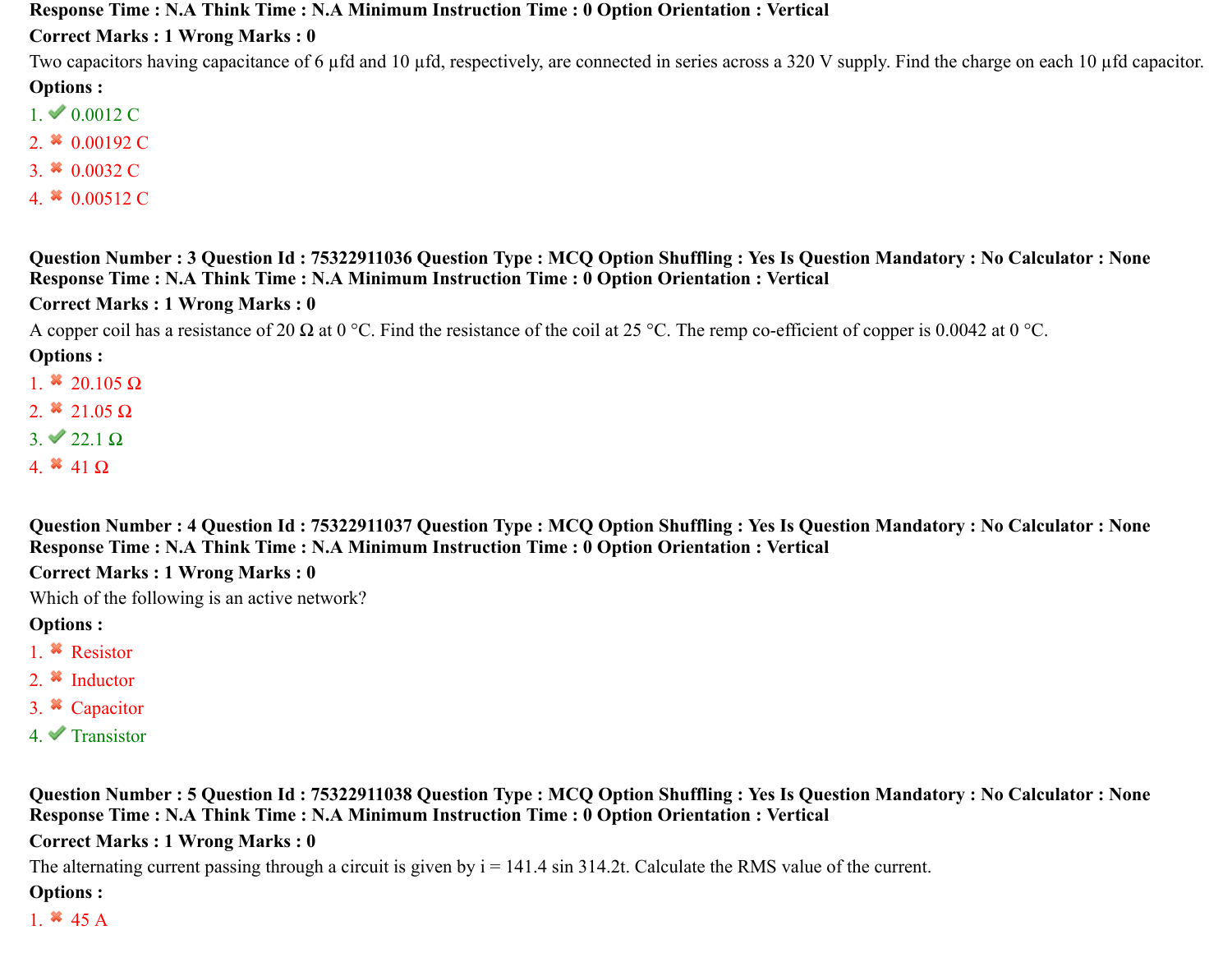2.  $*$  90 A  $3. \vee 100 \text{ A}$ 

4.  $*$  141.4 A

**Question Number : 6 Question Id : 75322911039 Question Type : MCQ Option Shuffling : Yes Is Question Mandatory : No Calculator : None Response Time : N.A Think Time : N.A Minimum Instruction Time : 0 Option Orientation : Vertical**

#### **Correct Marks : 1 Wrong Marks : 0**

A coil having a resistance of 4  $\Omega$  and an inductance of 4 mH is connected in series with a 10 µfd capacitor. Calculate the Q-factor of the coil.

**Options :**

- 1.  $*1.58$
- 2.  $*$  2.5
- $3. \vee 5$
- 4.  $* 10$

**Question Number : 7 Question Id : 75322911040 Question Type : MCQ Option Shuffling : Yes Is Question Mandatory : No Calculator : None Response Time : N.A Think Time : N.A Minimum Instruction Time : 0 Option Orientation : Vertical**

#### **Correct Marks : 1 Wrong Marks : 0**

A coil having a resistance of 2  $\Omega$  and an inductance of 4 mH is connected in series with a 10 µfd capacitor. Calculate the Q factor.

**Options :**

- 1.  $*12$
- 2.  $\vee$  10
- 3.  $*$  5
- 4.  $*$  2.5

**Question Number : 8 Question Id : 75322911041 Question Type : MCQ Option Shuffling : Yes Is Question Mandatory : No Calculator : None Response Time : N.A Think Time : N.A Minimum Instruction Time : 0 Option Orientation : Vertical**

**Correct Marks : 1 Wrong Marks : 0**

What are the four terminals in a 4-point DC motor starter?

# Note: For this question, discrepancy is found in question/answer. Full Marks is being awarded to all candidates.

#### **Options :**

1. A+, A−, F and L

- 2. A, F<sup>+</sup>, F<sup>−</sup> and L
- 3. A, F, L+ and L−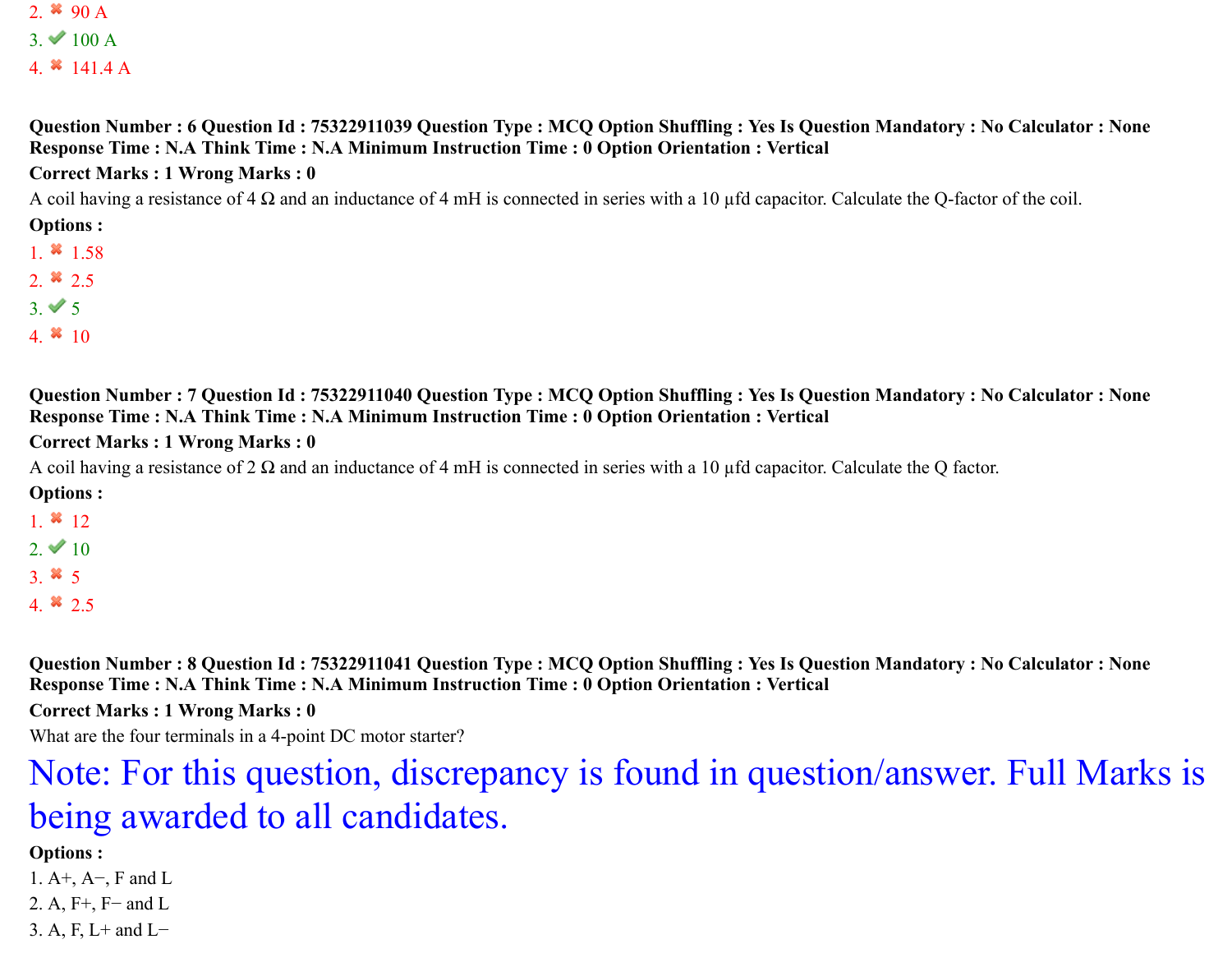4. A, F, L, O

#### **Question Number : 9 Question Id : 75322911042 Question Type : MCQ Option Shuffling : Yes Is Question Mandatory : No Calculator : None Response Time : N.A Think Time : N.A Minimum Instruction Time : 0 Option Orientation : Vertical**

#### **Correct Marks : 1 Wrong Marks : 0**

The no-load ratio required in a single-phase 50Hz transformer is 4440/404 V. If the maximum value of flux in the core is to be about 0.08 Wb, find the number of turns in primary winding.

#### **Options :**

- 1.  $*600$
- 2.  $*372$
- $3. \vee 250$
- 4.  $*150$

**Question Number : 10 Question Id : 75322911043 Question Type : MCQ Option Shuffling : Yes Is Question Mandatory : No Calculator : None Response Time : N.A Think Time : N.A Minimum Instruction Time : 0 Option Orientation : Vertical**

#### **Correct Marks : 1 Wrong Marks : 0**

Which of the following is NOT true for the shell type transformer?

#### **Options :**

- 1. <sup>\*</sup> A core has three limbs.
- 2. <sup>\*</sup> Both HV and LV windings are placed on a central limb.
- $3.$  The coils used are of cylindrical type.
- 4. A magnetic circuit is divided in two or more parts.

**Question Number : 11 Question Id : 75322911044 Question Type : MCQ Option Shuffling : Yes Is Question Mandatory : No Calculator : None Response Time : N.A Think Time : N.A Minimum Instruction Time : 0 Option Orientation : Vertical**

#### **Correct Marks : 1 Wrong Marks : 0**

Which of the following is NOT true for the cylindrical rotor when compared to the salient pole rotor?

## **Options :**

- 1. <sup>\*</sup> Rotor causes no speed fluctuation
- 2.  $\blacktriangleright$  Air gap is non-uniform
- 3. Windage loss is less
- 4. Suitable for high speed operation

**Question Number : 12 Question Id : 75322911045 Question Type : MCQ Option Shuffling : Yes Is Question Mandatory : No Calculator : None Response Time : N.A Think Time : N.A Minimum Instruction Time : 0 Option Orientation : Vertical**

**Correct Marks : 1 Wrong Marks : 0**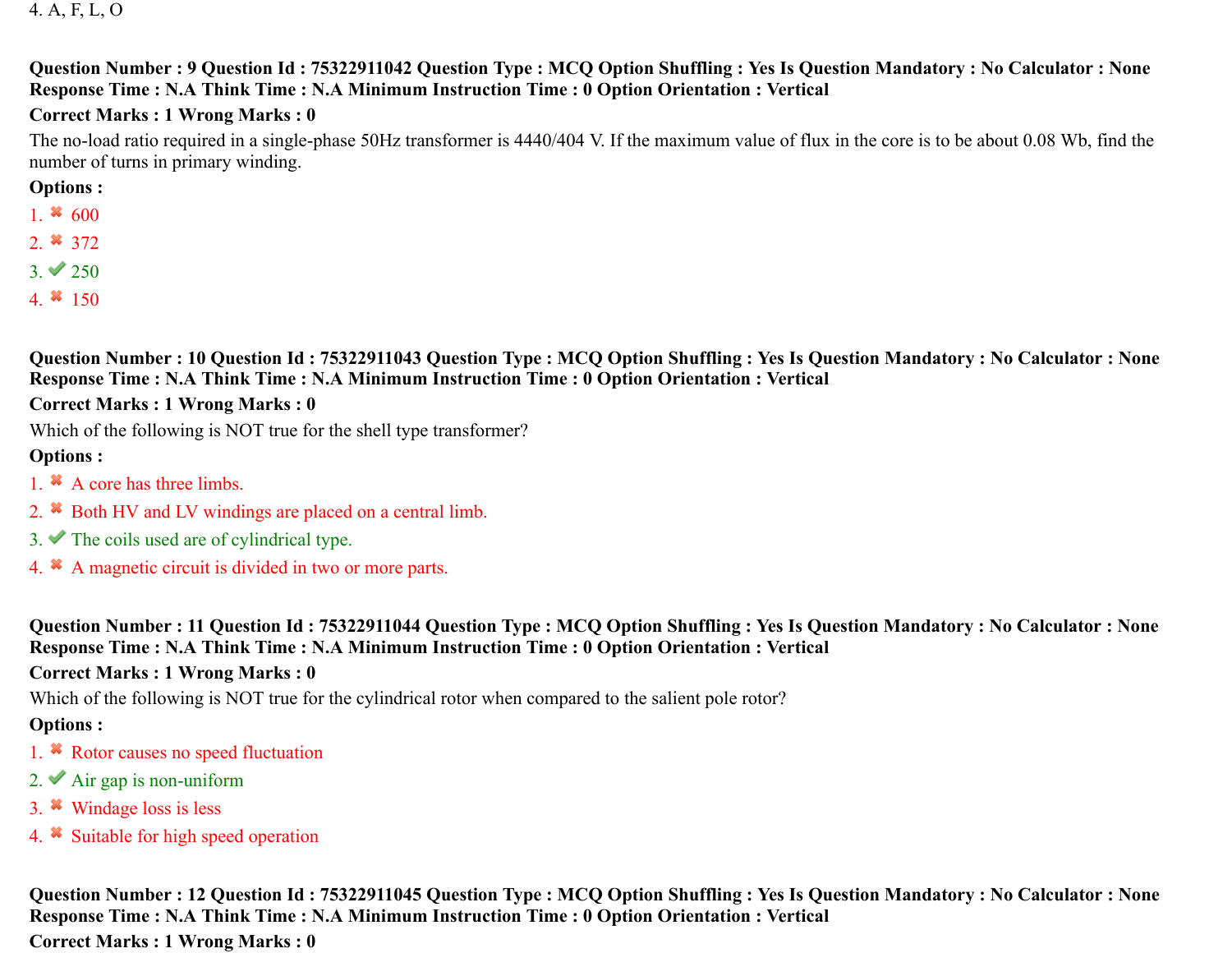Which of the following is true for the shaded pole induction motor?

#### **Options :**

- 1. <sup>\*</sup> High power factor
- 2. <sup>\*</sup> Very high starting torque
- 3. Vary high efficiency
- $4.$  Highly economical

**Question Number : 13 Question Id : 75322911046 Question Type : MCQ Option Shuffling : Yes Is Question Mandatory : No Calculator : None Response Time : N.A Think Time : N.A Minimum Instruction Time : 0 Option Orientation : Vertical**

#### **Correct Marks : 1 Wrong Marks : 0**

A 3-phase 208 V 60 Hz 6 pole star connected induction motor delivers 15 kW. Find the slip if rotor speed 1116 RPM.

## **Options :**

- 1.  $*$  0.05
- $2. \vee 0.07$
- 3.  $*$  0.1
- 4.  $*$  0.14

**Question Number : 14 Question Id : 75322911047 Question Type : MCQ Option Shuffling : Yes Is Question Mandatory : No Calculator : None Response Time : N.A Think Time : N.A Minimum Instruction Time : 0 Option Orientation : Vertical**

#### **Correct Marks : 1 Wrong Marks : 0**

Which of the following is NOT true for the slip ring induction motor when compared to the squirrel cage induction motor?

## **Options :**

- 1. <sup>\*</sup> Construction is complicated due to the presence of slip ring and brushes.
- 2.  $*$  The rotor winding is similar to the stator winding.
- 3. Rotor copper losses are high and hence less efficient.
- $4.$  Speed control by the rotor resistance method is not possible.

**Question Number : 15 Question Id : 75322911048 Question Type : MCQ Option Shuffling : Yes Is Question Mandatory : No Calculator : None Response Time : N.A Think Time : N.A Minimum Instruction Time : 0 Option Orientation : Vertical**

## **Correct Marks : 1 Wrong Marks : 0**

Which of the following statements is true for the synchronous motor?

- 1. <sup>\*</sup> Speed decreases with load
- 2.  $\ast$  Operate at lagging power factor
- 3. Economical for speeds above 600RPM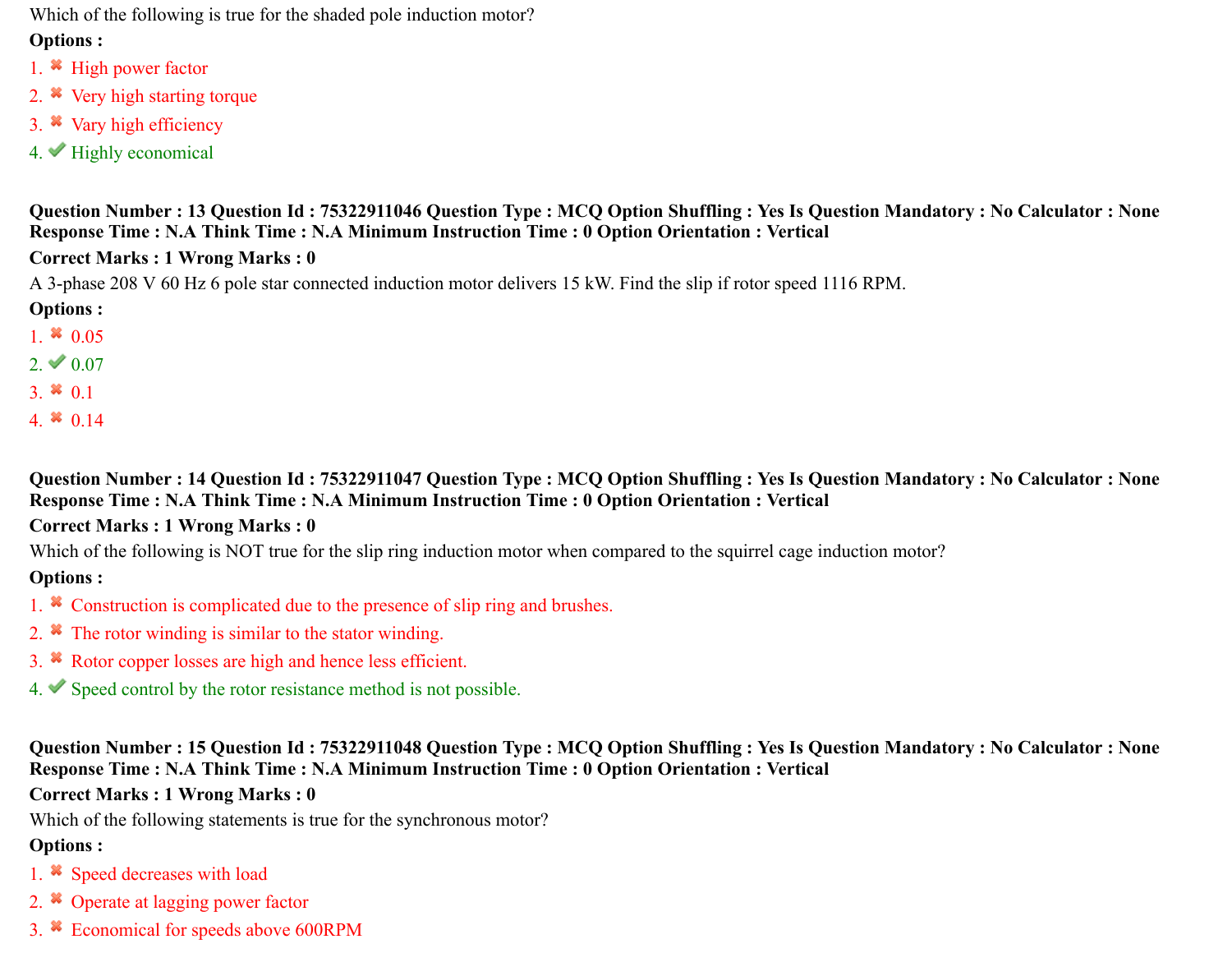#### 4. Requires DC excitation at rotor

**Question Number : 16 Question Id : 75322911049 Question Type : MCQ Option Shuffling : Yes Is Question Mandatory : No Calculator : None Response Time : N.A Think Time : N.A Minimum Instruction Time : 0 Option Orientation : Vertical**

#### **Correct Marks : 1 Wrong Marks : 0**

A stepper motor has a step angle of 2.5°. Determine the resolution.

#### **Options :**

- 1. <sup>36</sup> 36 steps/revolution
- 2. <sup>\*</sup> 72 steps/revolution
- 3. <sup>\*</sup> 108 steps/revolution
- $4.$  144 steps/revolution

**Question Number : 17 Question Id : 75322911050 Question Type : MCQ Option Shuffling : Yes Is Question Mandatory : No Calculator : None Response Time : N.A Think Time : N.A Minimum Instruction Time : 0 Option Orientation : Vertical**

#### **Correct Marks : 1 Wrong Marks : 0**

Which of the following is used as the string type formatted input function in C programming?

#### **Options :**

- $1.$  Scanf()
- 2.  $\star$  Gets()
- 3.  $\ast$  Puts()
- 4.  $\bullet$  Putch()

**Question Number : 18 Question Id : 75322911051 Question Type : MCQ Option Shuffling : Yes Is Question Mandatory : No Calculator : None Response Time : N.A Think Time : N.A Minimum Instruction Time : 0 Option Orientation : Vertical**

#### **Correct Marks : 1 Wrong Marks : 0**

Which of the following statements is NOT true for pertaining to the pointer in C programming?

## **Options :**

- 1. A pointer variable can be assigned the address of an ordinary variable.
- 2. <sup>\*</sup> An integer quantity can be added to or subtracted from a pointer variable.
- 3. A pointer variable cannot be assigned a null (zero) value.
- 4. A pointer variable can be assigned to address of another variable.

**Question Number : 19 Question Id : 75322911052 Question Type : MCQ Option Shuffling : Yes Is Question Mandatory : No Calculator : None Response Time : N.A Think Time : N.A Minimum Instruction Time : 0 Option Orientation : Vertical Correct Marks : 1 Wrong Marks : 0**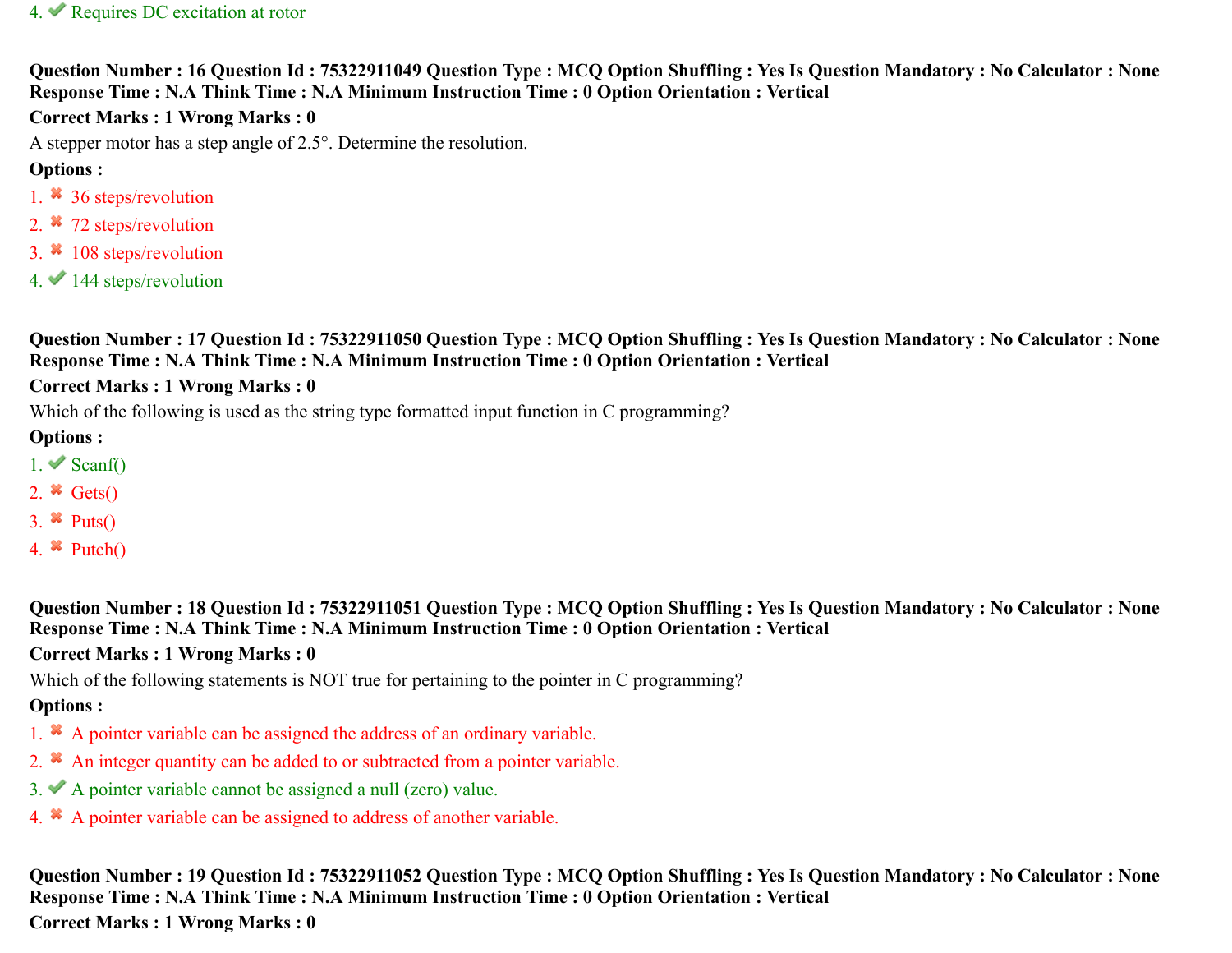Which of the following is true for gravity control as a controlling force for measuring instruments?

#### **Options :**

- $1.$  It can be used only in vertically mounted instruments.
- 2. <sup>\*</sup> The instrument need not be levelled.
- 3. <sup>\*</sup> It is dependent of temp variations.
- 4. Since deflection is directly proportional to the current it has a uniform scale.

#### **Question Number : 20 Question Id : 75322911053 Question Type : MCQ Option Shuffling : Yes Is Question Mandatory : No Calculator : None Response Time : N.A Think Time : N.A Minimum Instruction Time : 0 Option Orientation : Vertical**

## **Correct Marks : 1 Wrong Marks : 0**

Consider a measurement of known voltage 250 V. Five readings are taken as 255, 260, 252, 253 & 254. Find the accuracy of the instrument.

## **Options :**

- 1. 0.4%
- 2.  $*1\%$
- $3. \vee 4\%$
- 4.  $*$  6%

#### **Question Number : 21 Question Id : 75322911054 Question Type : MCQ Option Shuffling : Yes Is Question Mandatory : No Calculator : None Response Time : N.A Think Time : N.A Minimum Instruction Time : 0 Option Orientation : Vertical**

## **Correct Marks : 1 Wrong Marks : 0**

Which of the following CANNOT be a cause for the creeping error in induction type single-phase energy meter?

## **Options :**

- 1. <sup>\*</sup> Over-compensation for friction
- 2.  $\blacktriangleright$  Extremely low voltage across the potential coil
- 3. Vibration
- 4. Stray magnetic fields

#### **Question Number : 22 Question Id : 75322911055 Question Type : MCQ Option Shuffling : Yes Is Question Mandatory : No Calculator : None Response Time : N.A Think Time : N.A Minimum Instruction Time : 0 Option Orientation : Vertical**

## **Correct Marks : 1 Wrong Marks : 0**

What is the term used for the maximum displacement of the oscillating particle from its mean position in Simple harmonic motion?

- 1. Amplitude
- 2. Frequency
- 3. Period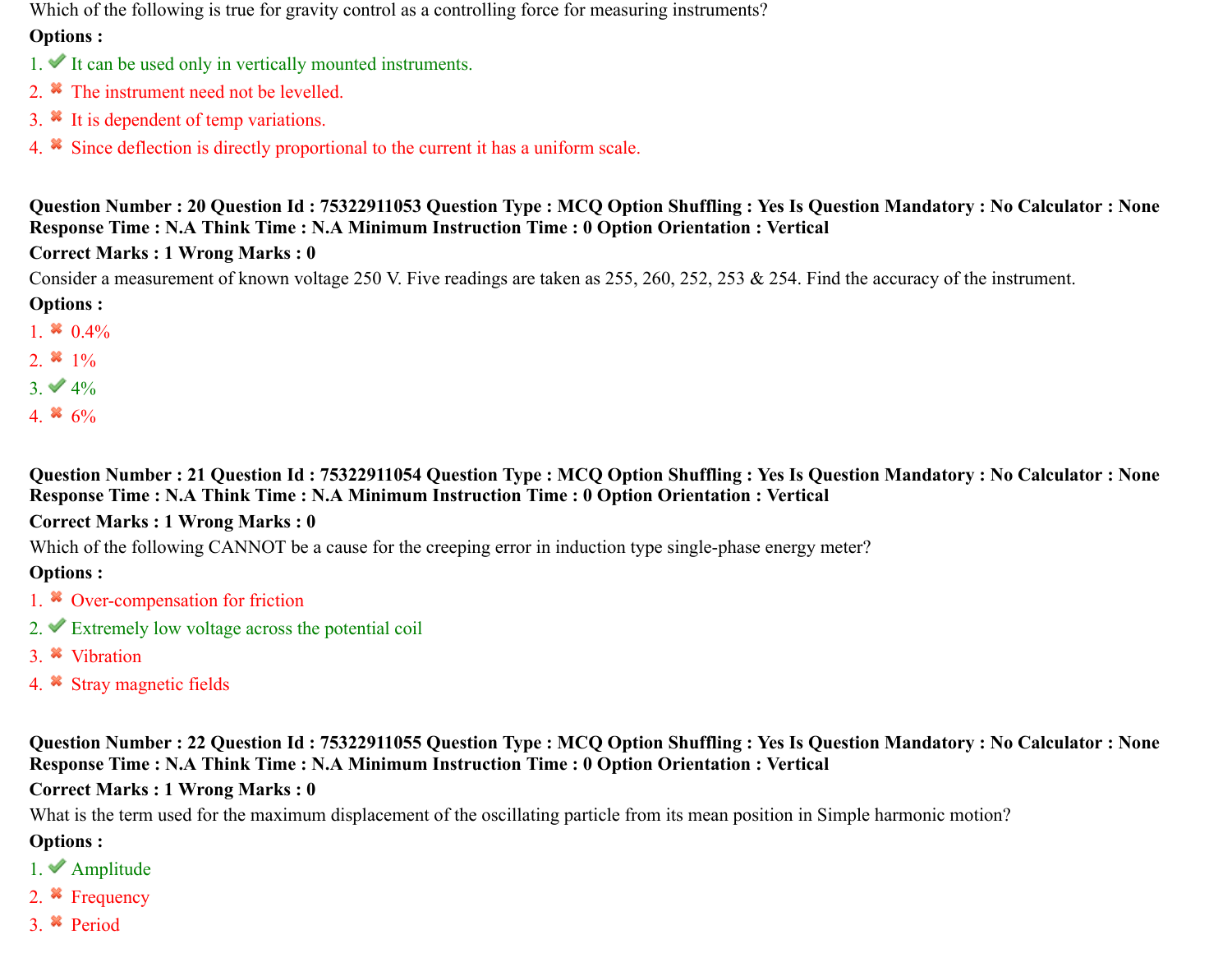#### 4. **\*** Oscillation

#### **Question Number : 23 Question Id : 75322911056 Question Type : MCQ Option Shuffling : Yes Is Question Mandatory : No Calculator : None Response Time : N.A Think Time : N.A Minimum Instruction Time : 0 Option Orientation : Vertical**

#### **Correct Marks : 1 Wrong Marks : 0**

Which of the following statements is NOT true for the Carnot's engine?

#### **Options :**

- 1.  $\blacktriangleright$  The cylinder has perfectly heat conducting walls.
- 2. <sup>\*</sup> The cylinder has a perfectly conducting bottom.
- 3. The cylinder is fitted with non-conducting piston.
- 4. The cylinder is fitted with friction less piston.

**Question Number : 24 Question Id : 75322911057 Question Type : MCQ Option Shuffling : Yes Is Question Mandatory : No Calculator : None Response Time : N.A Think Time : N.A Minimum Instruction Time : 0 Option Orientation : Vertical**

#### **Correct Marks : 1 Wrong Marks : 0**

Which of the following is a transducer that converts the speed of rotation directly into an electrical signal?

#### **Options :**

- 1. Potentiometer
- 2. <sup>\*</sup> Moving plate capacitor
- 3. Moving plate inductor
- 4. Tachometer

**Question Number : 25 Question Id : 75322911058 Question Type : MCQ Option Shuffling : Yes Is Question Mandatory : No Calculator : None Response Time : N.A Think Time : N.A Minimum Instruction Time : 0 Option Orientation : Vertical**

#### **Correct Marks : 1 Wrong Marks : 0**

Which of the following characteristics is NOT desirable for the ideal op-amp?

#### **Options :**

- 1.  $\ast$  Infinity voltage gain
- 2. <sup>\*</sup> Zero off-set voltage
- 3. Infinite input impedance
- 4. Zero slew rate

**Question Number : 26 Question Id : 75322911059 Question Type : MCQ Option Shuffling : Yes Is Question Mandatory : No Calculator : None Response Time : N.A Think Time : N.A Minimum Instruction Time : 0 Option Orientation : Vertical Correct Marks : 1 Wrong Marks : 0**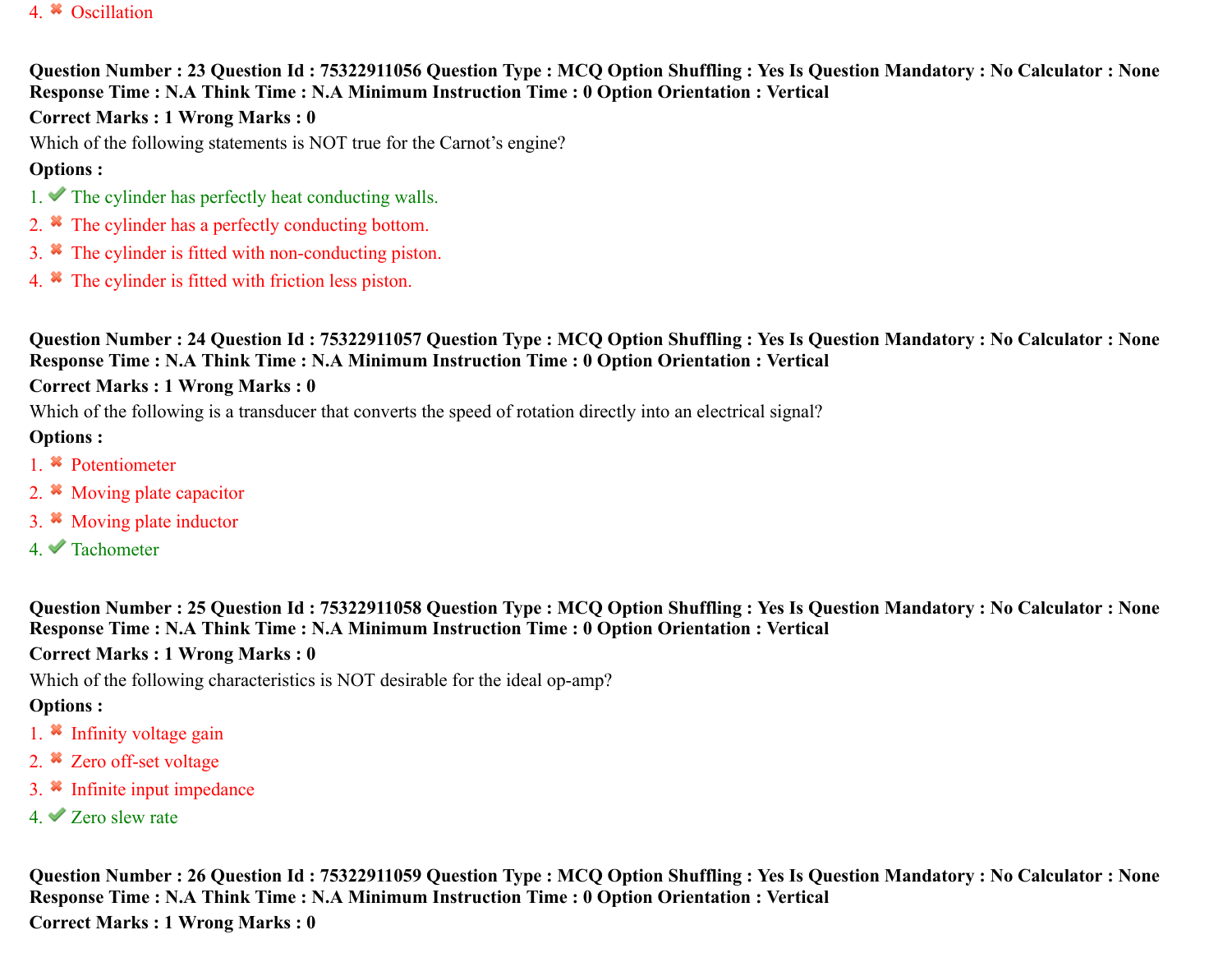Which of the following statements is NOT true pertaining to the skin effect in the AC transmission line?

#### **Options :**

- 1. The skin effect depends on the nature of the material of the conductor.
- 2. The skin effect is less for the solid conductor than the stranded conductor.
- 3.  $\bullet$  The skin effect is negligible when the Conductor diameter is small (< 1cm).
- 4. The skin effect is negligible when the supply frequency is low  $(< 50$  Hz).

**Question Number : 27 Question Id : 75322911060 Question Type : MCQ Option Shuffling : Yes Is Question Mandatory : No Calculator : None Response Time : N.A Think Time : N.A Minimum Instruction Time : 0 Option Orientation : Vertical**

## **Correct Marks : 1 Wrong Marks : 0**

Which of the following statement is NOT true for HVDC transmission?

## **Options :**

- 1. Electric power cannot be generated at high DC voltage due to commutation problems.
- 2. <sup>\*</sup> The DC voltage cannot be stepped up for transmission of power at high voltages.
- 3. The DC switches and circuit breakers have their own limitations.
- 4. The high voltage DC transmission is affected by the dielectric losses.

**Question Number : 28 Question Id : 75322911061 Question Type : MCQ Option Shuffling : Yes Is Question Mandatory : No Calculator : None Response Time : N.A Think Time : N.A Minimum Instruction Time : 0 Option Orientation : Vertical**

## **Correct Marks : 1 Wrong Marks : 0**

How much voltage is applied to the insulator during the puncture voltage test of insulators?

## **Options :**

- 1. Woltage of 1.2 times of flash over voltage
- 2. Voltage of 1.3 times of flash over voltage
- 3. Voltage of 1.5 times of flash over voltage
- 4. Woltage of 1.7 times of flash over voltage

#### **Question Number : 29 Question Id : 75322911062 Question Type : MCQ Option Shuffling : Yes Is Question Mandatory : No Calculator : None Response Time : N.A Think Time : N.A Minimum Instruction Time : 0 Option Orientation : Vertical**

## **Correct Marks : 1 Wrong Marks : 0**

Which layer of HV cable is intended to protect the cable from moisture, gases or other damaging liquids (acids or alkalies) in the soil and atmosphere? **Options :**

- 1. <sup>\*</sup> Armouring
- 2. **Bedding**
- $3.$  Metallic sheath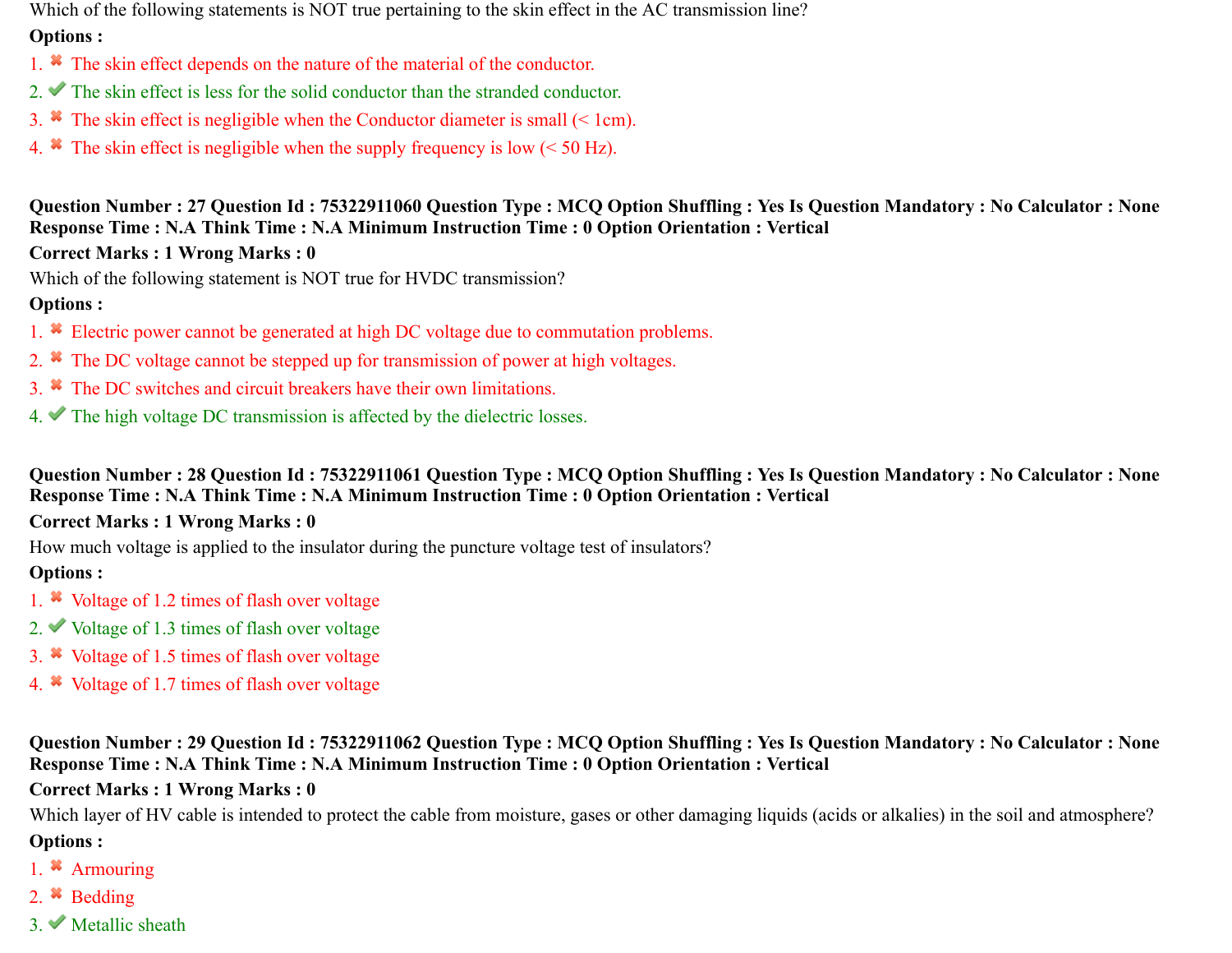#### 4. Serving

#### **Question Number : 30 Question Id : 75322911063 Question Type : MCQ Option Shuffling : Yes Is Question Mandatory : No Calculator : None Response Time : N.A Think Time : N.A Minimum Instruction Time : 0 Option Orientation : Vertical**

#### **Correct Marks : 1 Wrong Marks : 0**

If the one glass sheet used to sandwich the thin layer of a liquid crystal is deposited with transparent electrodes and the other with a reflective coating on their inside faces in a liquid crystal cell then it is known as  $\qquad \qquad$ .

#### **Options :**

- 1. <sup>\*</sup> Transmittive type cell
- 2.  $\blacktriangleright$  Reflective type cell
- 3. <sup>\*</sup> Conductive type cell
- 4. Deflective type cell

**Question Number : 31 Question Id : 75322911064 Question Type : MCQ Option Shuffling : Yes Is Question Mandatory : No Calculator : None Response Time : N.A Think Time : N.A Minimum Instruction Time : 0 Option Orientation : Vertical**

#### **Correct Marks : 1 Wrong Marks : 0**

Which stepper motor has the characteristics of excellent angular resolution and low torque?

#### **Options :**

- 1. **\*** Permanent magnet (PM) stepper motor
- 2. <sup>\*</sup> Separately exited (SE) Stepper motor
- $3.$  Variable reluctance (VR) stepper motor
- 4. Hybrid (HY) stepper motor

**Question Number : 32 Question Id : 75322911065 Question Type : MCQ Option Shuffling : Yes Is Question Mandatory : No Calculator : None Response Time : N.A Think Time : N.A Minimum Instruction Time : 0 Option Orientation : Vertical**

#### **Correct Marks : 1 Wrong Marks : 0**

Which of the following is a conventional source of energy?

#### **Options :**

- 1. Biogas
- 2.  $\blacktriangleright$  Natural gas
- 3. <sup>\*</sup> Ocean Tidal Energy
- 4. Wind

**Question Number : 33 Question Id : 75322911066 Question Type : MCQ Option Shuffling : Yes Is Question Mandatory : No Calculator : None Response Time : N.A Think Time : N.A Minimum Instruction Time : 0 Option Orientation : Vertical**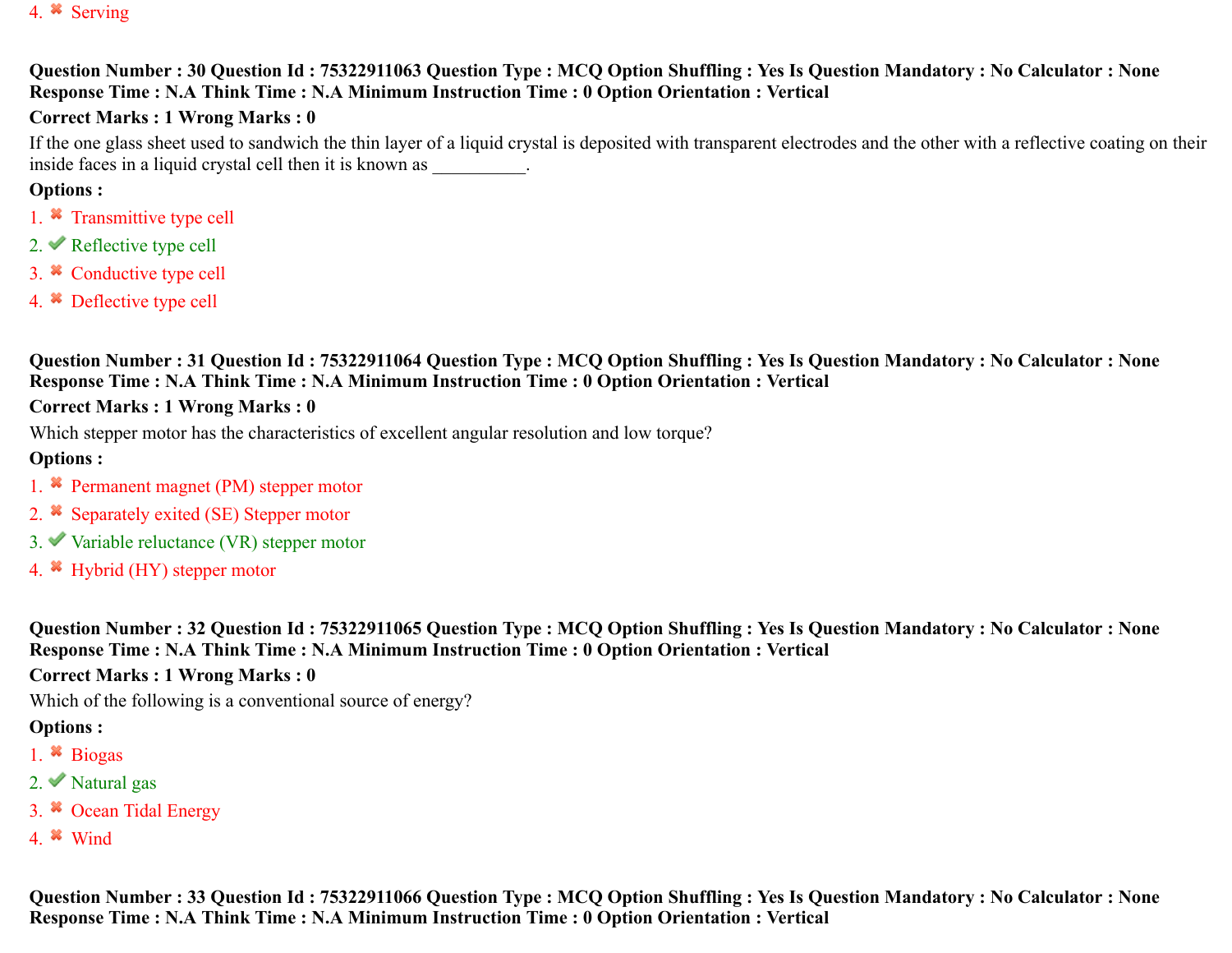#### **Correct Marks : 1 Wrong Marks : 0**

Which of the following is a peak load power plant?

#### **Options :**

- 1. <sup>\*</sup> Geothermal plant
- 2. Biogas plant
- 3. Biomass plant
- $4.$  Gas plant

#### **Question Number : 34 Question Id : 75322911067 Question Type : MCQ Option Shuffling : Yes Is Question Mandatory : No Calculator : None Response Time : N.A Think Time : N.A Minimum Instruction Time : 0 Option Orientation : Vertical**

#### **Correct Marks : 1 Wrong Marks : 0**

Which of the following CANNOT be used as a fuel in nuclear power plants?

#### **Options :**

- 1.  $*$  U-235
- 2.  $\frac{1}{2}$  U-238
- $3. \vee$  Pl-236
- 4. Th-232

**Question Number : 35 Question Id : 75322911068 Question Type : MCQ Option Shuffling : Yes Is Question Mandatory : No Calculator : None Response Time : N.A Think Time : N.A Minimum Instruction Time : 0 Option Orientation : Vertical**

#### **Correct Marks : 1 Wrong Marks : 0**

What are the two types of turbines mainly used as water turbines in hydroelectric power plants?

#### **Options :**

- 1. <sup>\*</sup> Axial turbine and Tyson turbine
- 2.  $\star$  Cross flow turbine and Radial turbine
- $3.$  Impulse turbine and Reaction turbine
- 4. Turboshaft turbine and Mixed flow turbine

**Question Number : 36 Question Id : 75322911069 Question Type : MCQ Option Shuffling : Yes Is Question Mandatory : No Calculator : None Response Time : N.A Think Time : N.A Minimum Instruction Time : 0 Option Orientation : Vertical**

**Correct Marks : 1 Wrong Marks : 0**

The turn OFF process of an SCR is known as  $\qquad \qquad$ .

- $1.$  commutation
- 2.  $\ast$  conversion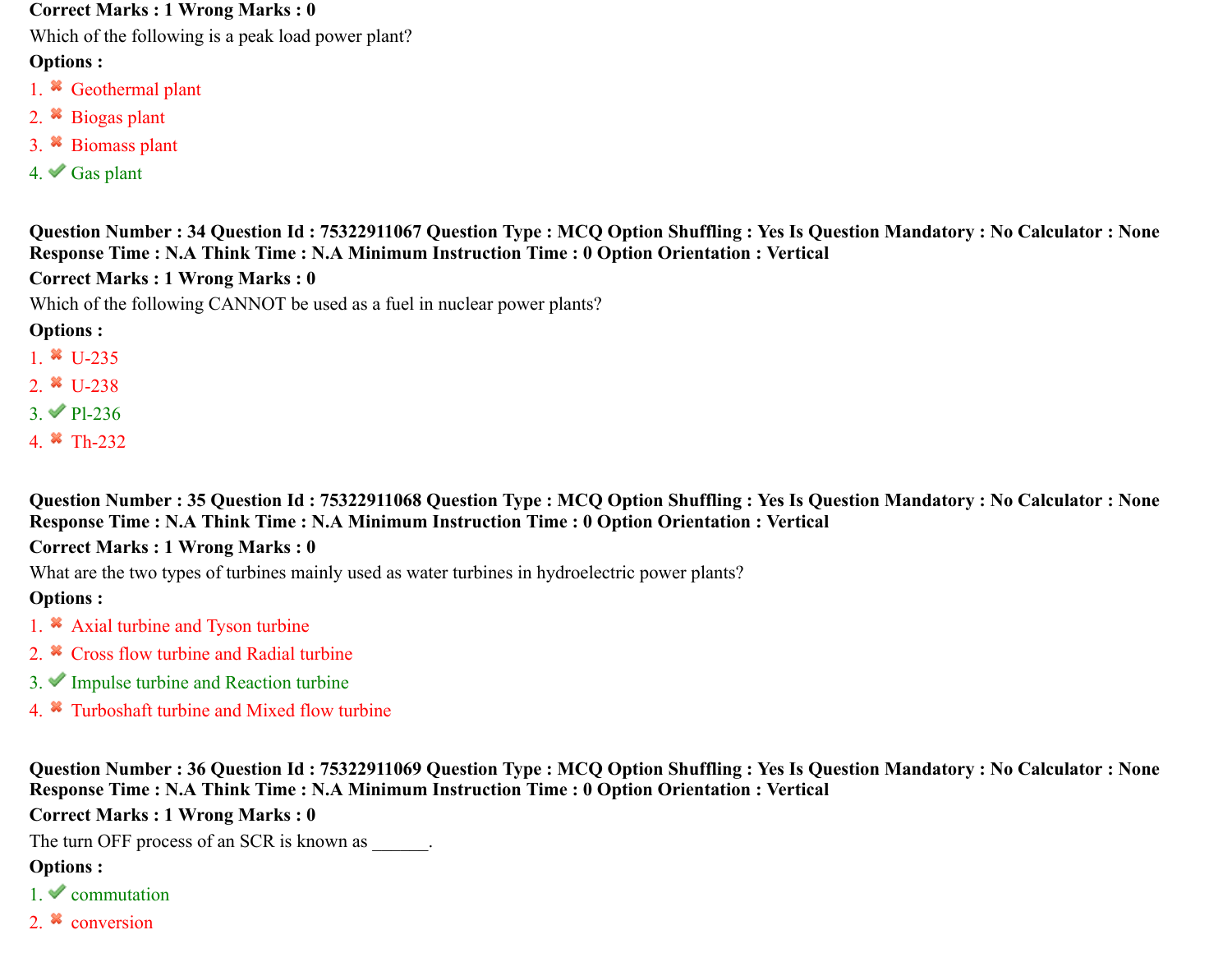- 3.  $\ast$  inversion
- 4. stagnation

#### **Question Number : 37 Question Id : 75322911070 Question Type : MCQ Option Shuffling : Yes Is Question Mandatory : No Calculator : None Response Time : N.A Think Time : N.A Minimum Instruction Time : 0 Option Orientation : Vertical**

#### **Correct Marks : 1 Wrong Marks : 0**

How many thyristors are there in a three-phase full wave controller?

#### **Options :**

- 1.  $*3$
- $2. \vee 6$
- 3.  $* 12$
- 4.  $*$  24

**Question Number : 38 Question Id : 75322911071 Question Type : MCQ Option Shuffling : Yes Is Question Mandatory : No Calculator : None Response Time : N.A Think Time : N.A Minimum Instruction Time : 0 Option Orientation : Vertical**

#### **Correct Marks : 1 Wrong Marks : 0**

Which logic instruction is used by the 8085 microprocessor to return to the calling program?

#### **Options :**

- $1. \vee$  RET
- 2.  $*$  RLC
- $3.$  **\*** RRC
- 4.  $*$  RISC

**Question Number : 39 Question Id : 75322911072 Question Type : MCQ Option Shuffling : Yes Is Question Mandatory : No Calculator : None Response Time : N.A Think Time : N.A Minimum Instruction Time : 0 Option Orientation : Vertical**

#### **Correct Marks : 1 Wrong Marks : 0**

Which of the following signals in 8085 microprocessors describes that it is a non-maskable interrupt and has the highest priority?

#### **Options :**

- 1.  $*$  INT
- 2.  $*$  INTR
- 3.  $*$  RST
- $4. \blacktriangleright$  TRAP

**Question Number : 40 Question Id : 75322911073 Question Type : MCQ Option Shuffling : Yes Is Question Mandatory : No Calculator : None Response Time : N.A Think Time : N.A Minimum Instruction Time : 0 Option Orientation : Vertical**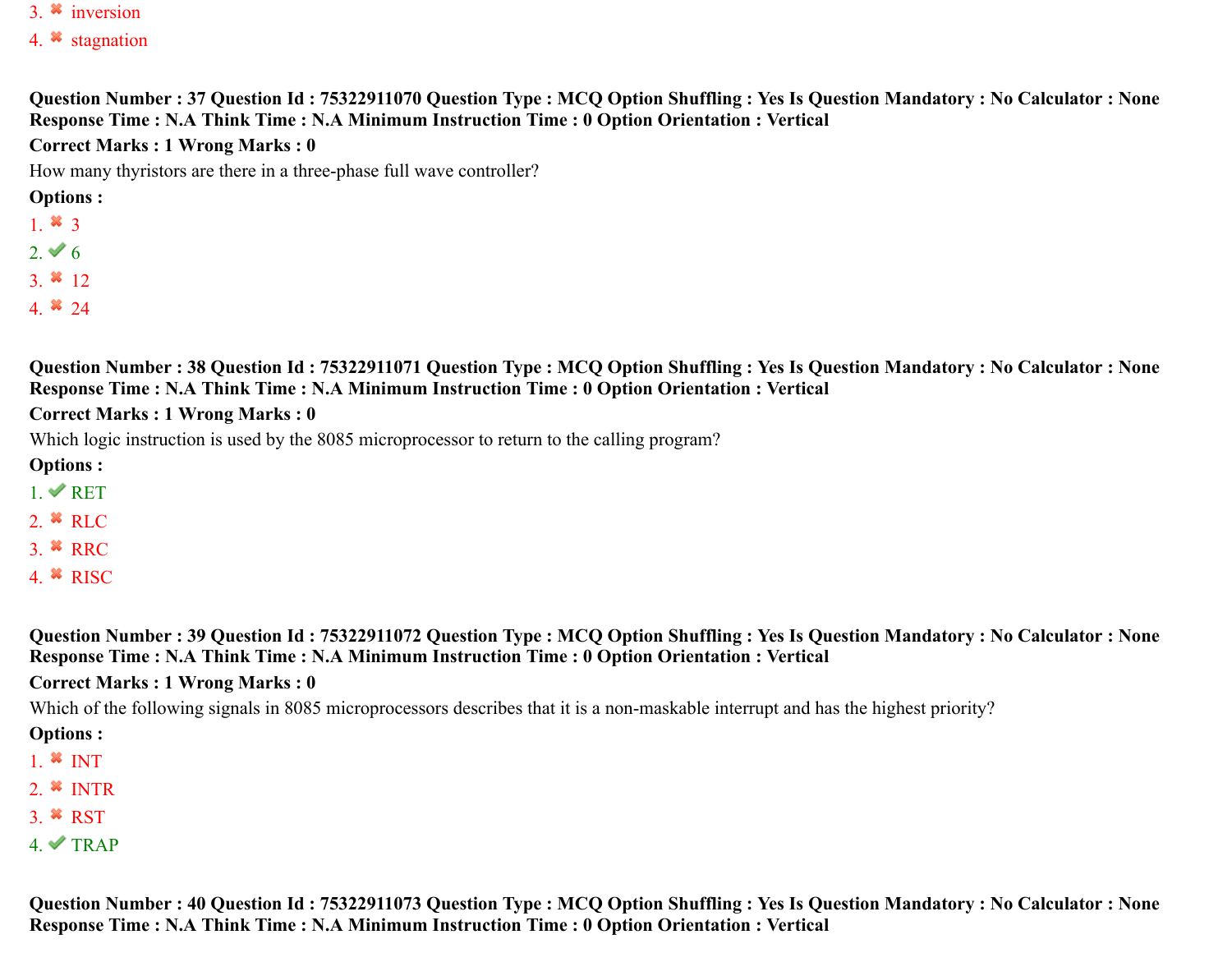#### **Correct Marks : 1 Wrong Marks : 0**

The air blast circuit breaker can be employed in high voltage circuits in the outdoors switch yard for lines.

#### **Options :**

- 1.  $*15 kV$
- 2.  $*33k$
- 3.  $*$  66 kV
- $4. \vee 220 \text{ kV}$

**Question Number : 41 Question Id : 75322911074 Question Type : MCQ Option Shuffling : Yes Is Question Mandatory : No Calculator : None Response Time : N.A Think Time : N.A Minimum Instruction Time : 0 Option Orientation : Vertical**

#### **Correct Marks : 1 Wrong Marks : 0**

Which type of grounding system has the neutral point of a 3-phase system directly connected to earth through a wire of negligible resistance and reactance? **Options :**

- 1. <sup>\*</sup> Resonant grounding
- 2. <sup>\*</sup> Reactance grounding
- 3. Resistance grounding
- 4.  $\blacktriangleright$  Solid grounding

**Question Number : 42 Question Id : 75322911075 Question Type : MCQ Option Shuffling : Yes Is Question Mandatory : No Calculator : None Response Time : N.A Think Time : N.A Minimum Instruction Time : 0 Option Orientation : Vertical**

#### **Correct Marks : 1 Wrong Marks : 0**

Which of the following is the appropriate use of a repulsion motor as a drive?

#### **Options :**

- $1.$  Coil winding machines
- 2. <sup>\*</sup> Refrigerators and small portable hoists
- 3. Teleprinters
- 4. Vacuum cleaners

**Question Number : 43 Question Id : 75322911076 Question Type : MCQ Option Shuffling : Yes Is Question Mandatory : No Calculator : None Response Time : N.A Think Time : N.A Minimum Instruction Time : 0 Option Orientation : Vertical**

#### **Correct Marks : 1 Wrong Marks : 0**

It is required to provide an illumination of 100 lux in a factory hall of 30 m length and 15 m breadth. Assume the depreciation factor is 0.8, coefficient of utilisation is 0.4 and efficiency of lamp is 14 lumen/watt. Suggest the number of lamps required when rating of the lamp is 250 W.

#### **Options :**

1.  $*20$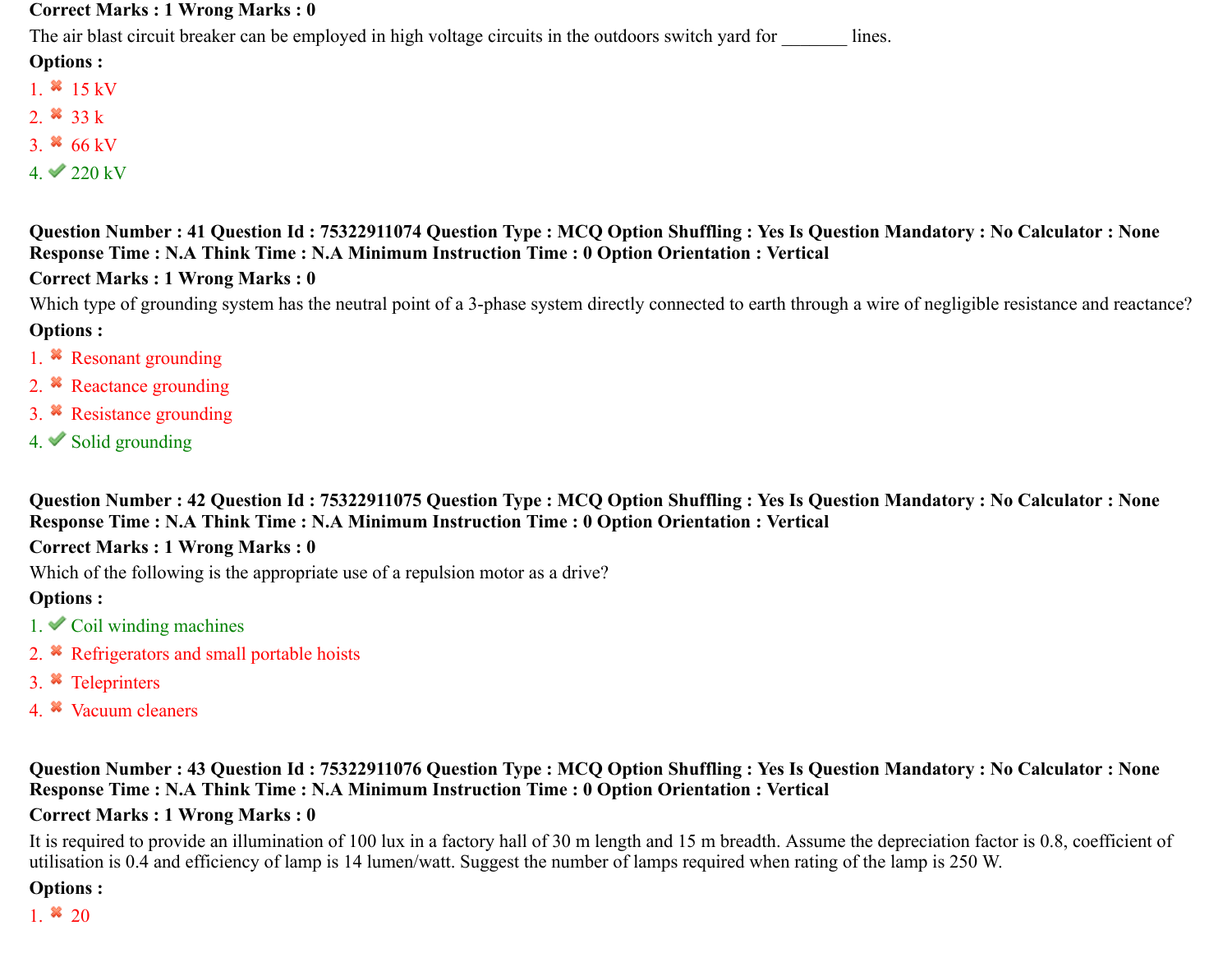2.  $40$ 3.  $*$  80

4.  $*100$ 

**Question Number : 44 Question Id : 75322911077 Question Type : MCQ Option Shuffling : Yes Is Question Mandatory : No Calculator : None Response Time : N.A Think Time : N.A Minimum Instruction Time : 0 Option Orientation : Vertical**

**Correct Marks : 1 Wrong Marks : 0**

Where should the ELCB be located to protect the whole installation?

#### **Options :**

- $1.$  Near the main board
- 2.  $\ast$  Near the earthing point
- 3. Near the heavy consumer device
- 4. <sup>\*</sup> Outside the entry gate

**Question Number : 45 Question Id : 75322911078 Question Type : MCQ Option Shuffling : Yes Is Question Mandatory : No Calculator : None Response Time : N.A Think Time : N.A Minimum Instruction Time : 0 Option Orientation : Vertical**

#### **Correct Marks : 1 Wrong Marks : 0**

What should be the cross section of the earth continuity conductor?

#### **Options :**

- 1.  $\ast$  Should not be either less than 1.9 mm<sup>2</sup> or half of the installation conductor size.
- 2. Should not be either less than 2.9 mm<sup>2</sup> or half of the installation conductor size.
- 3.  $\ast$  Should not be either less than 1.9 mm<sup>2</sup> or same of the installation conductor size.
- 4.  $\cdot$  Should not be either less than 2.9 mm<sup>2</sup> or same of the installation conductor size.

**Question Number : 46 Question Id : 75322911079 Question Type : MCQ Option Shuffling : Yes Is Question Mandatory : No Calculator : None Response Time : N.A Think Time : N.A Minimum Instruction Time : 0 Option Orientation : Vertical**

**Correct Marks : 1 Wrong Marks : 0**

At what interval is the ground connection of the medium installation transformer checked and the earth resistance recorded?

- 1.  $*1$  month
- 2.  $\frac{3}{2}$  months
- $3. \vee 6$  months
- 4.  $*$  1 year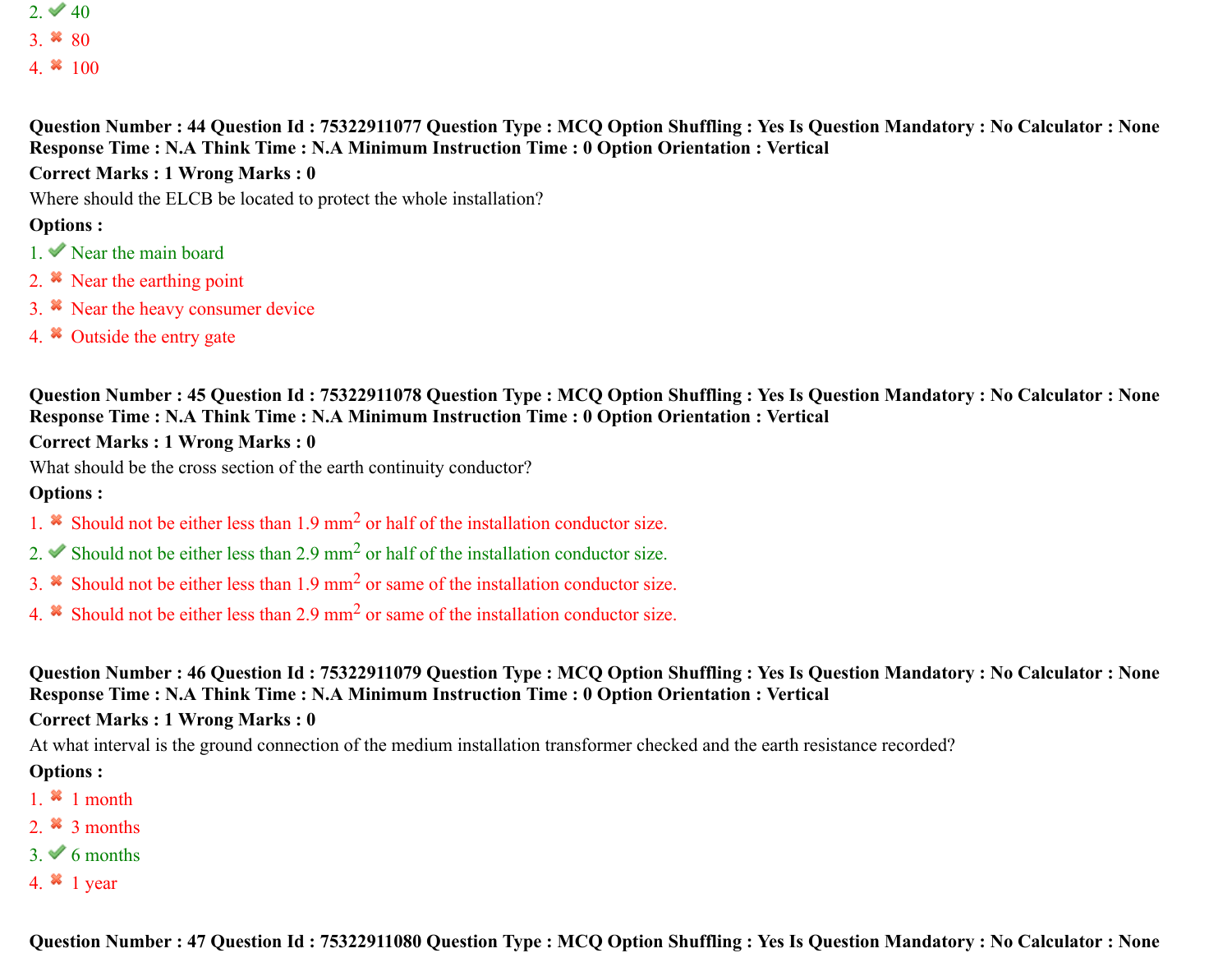**Response Time : N.A Think Time : N.A Minimum Instruction Time : 0 Option Orientation : Vertical**

**Correct Marks : 1 Wrong Marks : 0**

What should be the insulation resistance of the LV side of the 1600 kVA, 20 kV/400 V three-phase transformer at 30° C?

**Options :**

- 1.  $*15 \text{ M}\Omega$
- $2. \vee 29.7 \text{ M}\Omega$
- 3.  $189.39 MΩ$
- 4.  $*$  375 MQ

**Question Number : 48 Question Id : 75322911081 Question Type : MCQ Option Shuffling : Yes Is Question Mandatory : No Calculator : None Response Time : N.A Think Time : N.A Minimum Instruction Time : 0 Option Orientation : Vertical**

**Correct Marks : 1 Wrong Marks : 0**

At what interval should the dew point of SF6 be checked for the SF6 circuit breaker?

**Options :**

- 1.  $\frac{1}{2}$  6 months
- 2.  $*$  1 year
- 3.  $\approx$  2 years
- $4. \vee 3$  years

**Question Number : 49 Question Id : 75322911082 Question Type : MCQ Option Shuffling : Yes Is Question Mandatory : No Calculator : None Response Time : N.A Think Time : N.A Minimum Instruction Time : 0 Option Orientation : Vertical**

**Correct Marks : 1 Wrong Marks : 0**

What is the unit of measurement used to measure the air gap between the rotor and stator of the starter motor?

# Note: For this question, discrepancy is found in question/answer. Full Marks is being awarded to all candidates.

## **Options :**

- 1. Mil
- 2. Millimetre
- 3. Plank length
- 4. Angstrom

**Question Number : 50 Question Id : 75322911083 Question Type : MCQ Option Shuffling : Yes Is Question Mandatory : No Calculator : None Response Time : N.A Think Time : N.A Minimum Instruction Time : 0 Option Orientation : Vertical Correct Marks : 1 Wrong Marks : 0**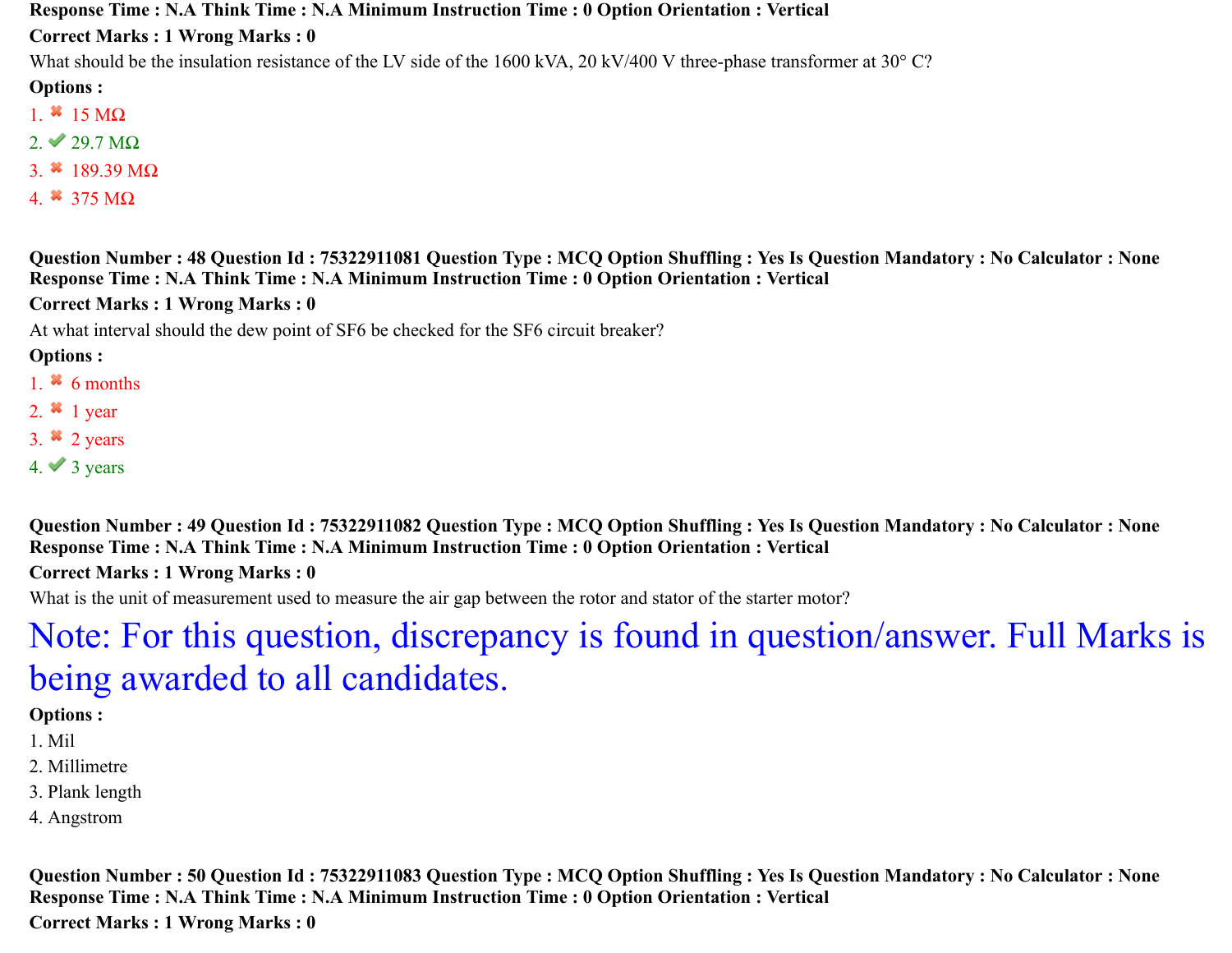Arrange the translucent materials according to their transmission factors in descending order.

#### **Options :**

- 1. <sup>\*</sup> Opal Perspex, Reeded Perspex, Frosted glass, Clear glass
- 2. <sup>\*</sup> Frosted glass, Opal Perspex, Clear glass, Reeded Perspex
- 3. Reeded Perspex, Clear glass, Opal Perspex, Frosted glass
- 4. Clear glass, Frosted glass, Reeded Perspex, Opal Perspex

**Question Number : 51 Question Id : 75322911084 Question Type : MCQ Option Shuffling : Yes Is Question Mandatory : No Calculator : None Response Time : N.A Think Time : N.A Minimum Instruction Time : 0 Option Orientation : Vertical**

## **Correct Marks : 1 Wrong Marks : 0**

What is the other term used for the head of the production department of an organisation?

## **Options :**

- 1.  $\ast$  Quality manager
- 2. <sup>\*</sup> Research manager
- 3. Works manager
- 4. Engineering manager

**Question Number : 52 Question Id : 75322911085 Question Type : MCQ Option Shuffling : Yes Is Question Mandatory : No Calculator : None Response Time : N.A Think Time : N.A Minimum Instruction Time : 0 Option Orientation : Vertical**

## **Correct Marks : 1 Wrong Marks : 0**

How is the community benefitted from all the business operating in their area?

## **Options :**

- 1. By getting satisfactory service and timely delivery of goods.
- 2. <sup>\*</sup> By getting higher return on investment.
- $3.$  By having economic and social stability.
- 4. By having enduring partnership for raw materials, components and service.

## **Question Number : 53 Question Id : 75322911086 Question Type : MCQ Option Shuffling : Yes Is Question Mandatory : No Calculator : None Response Time : N.A Think Time : N.A Minimum Instruction Time : 0 Option Orientation : Vertical**

## **Correct Marks : 1 Wrong Marks : 0**

According to which theory, any given activity delineated in a network is unlikely to be completed on time?

- 1. <sup>\*</sup> Bar chart
- 2. <sup>\*</sup> Gnat chart
- $3.$   $\infty$  CPM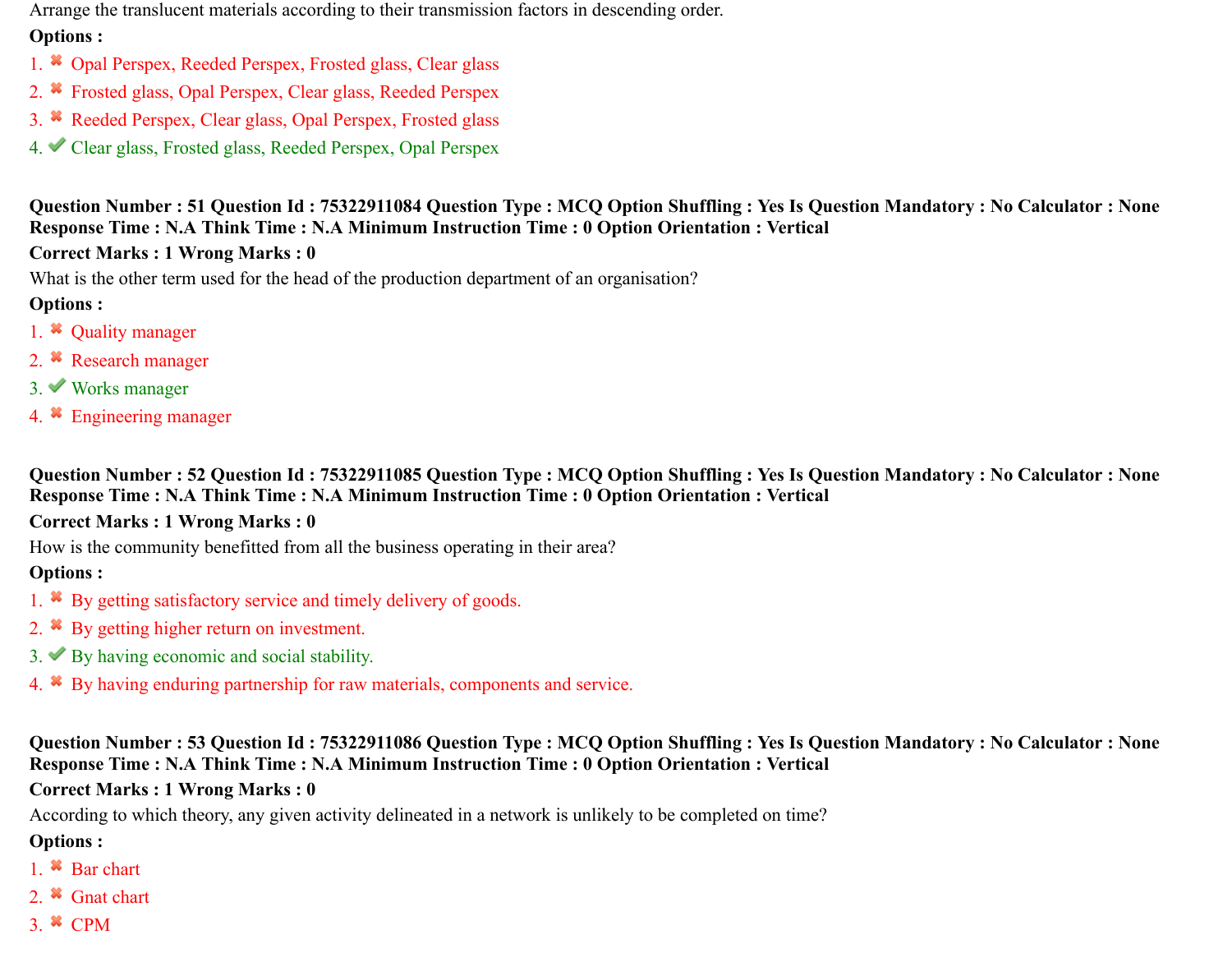#### 4. PERT

**Question Number : 54 Question Id : 75322911087 Question Type : MCQ Option Shuffling : Yes Is Question Mandatory : No Calculator : None Response Time : N.A Think Time : N.A Minimum Instruction Time : 0 Option Orientation : Vertical Correct Marks : 1 Wrong Marks : 0**



Identify the diode given in the above figure.

**Options :**

- 1. \* Schottky diode
- 2.  $\blacktriangleright$  Tunnel diode
- Varactor diode 3.
- 4. **\*** Zener diode

**Question Number : 55 Question Id : 75322911088 Question Type : MCQ Option Shuffling : Yes Is Question Mandatory : No Calculator : None Response Time : N.A Think Time : N.A Minimum Instruction Time : 0 Option Orientation : Vertical**

**Correct Marks : 1 Wrong Marks : 0**

What is the relation between  $\alpha$  and  $\beta$  for a common emitter transistor?

**Options :**

 $\alpha = \frac{\beta}{\beta + 1}$ 

$$
2. \; \mathbf{x} \quad \alpha = \frac{\beta}{\beta - 1}
$$

$$
a = \frac{\beta + 1}{\beta}
$$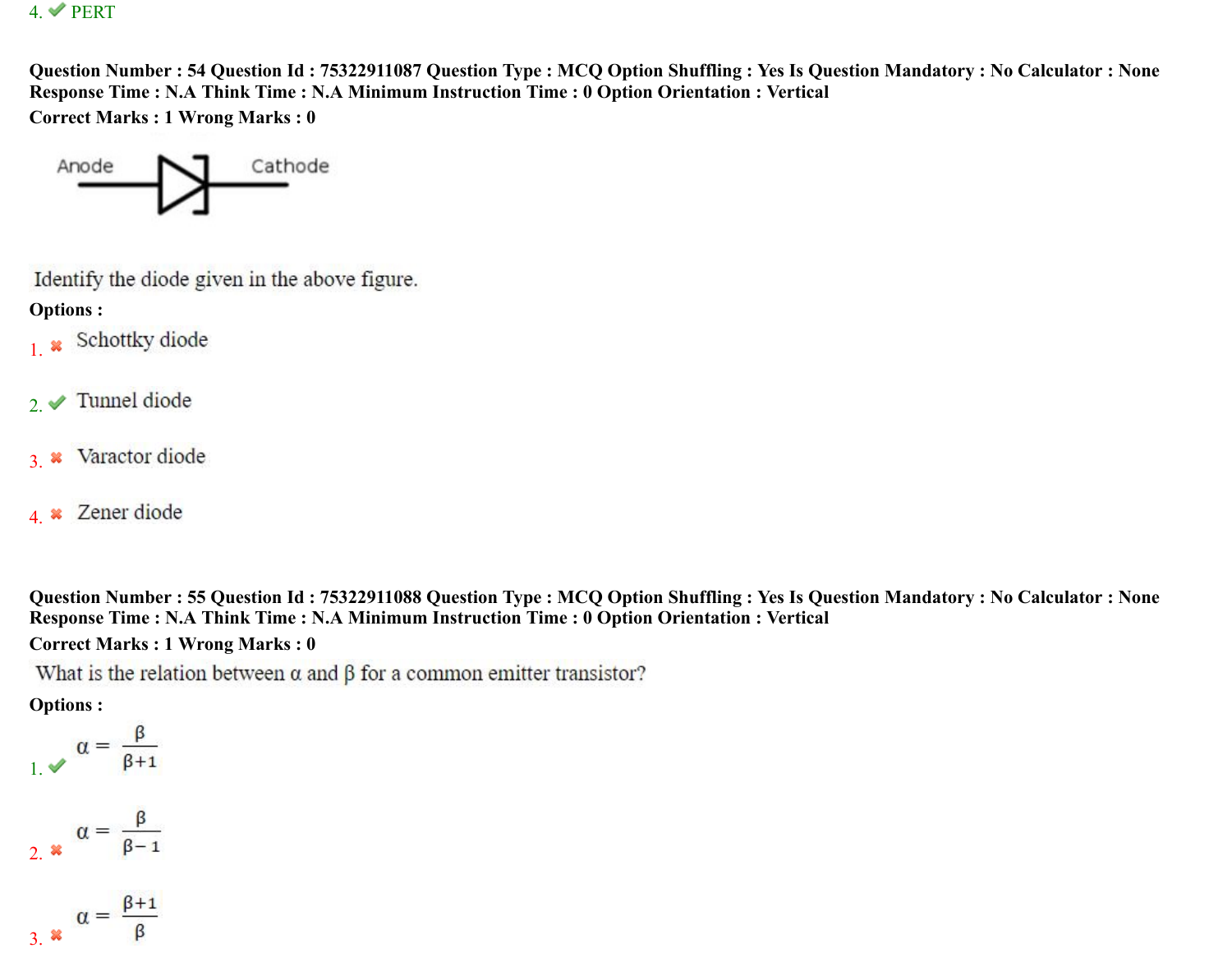$$
A_{\alpha} \cdot \alpha = \frac{\beta - 1}{\beta}
$$

**Question Number : 56 Question Id : 75322911089 Question Type : MCQ Option Shuffling : Yes Is Question Mandatory : No Calculator : None Response Time : N.A Think Time : N.A Minimum Instruction Time : 0 Option Orientation : Vertical Correct Marks : 1 Wrong Marks : 0**

How is the amplification factor  $(u)$  for a JFET is expressed?

**Options :**

 $\mu = g_m * r_d$ 

- 2.  $\mathbf{u} = \Delta V_{ds} * r_d$
- $\mu = \Delta V_{gs} * r_d$
- 4.  $\mathbf{u} = \Delta V_{ds} * \Delta V_{gs}$

**Question Number : 57 Question Id : 75322911090 Question Type : MCQ Option Shuffling : Yes Is Question Mandatory : No Calculator : None Response Time : N.A Think Time : N.A Minimum Instruction Time : 0 Option Orientation : Vertical Correct Marks : 1 Wrong Marks : 0**

What is the value of the gate leakage current in a JFET?

**Options :**

1.  $\boldsymbol{\ast}$  Order of  $10^{-12}$  A

- 2.  $\vee$  Order of 10<sup>-9</sup> A
- 3.  $\star$  Order of 10<sup>-6</sup> A
- 4.  $\boldsymbol{\ast}$  Order of  $10^{-3}$  A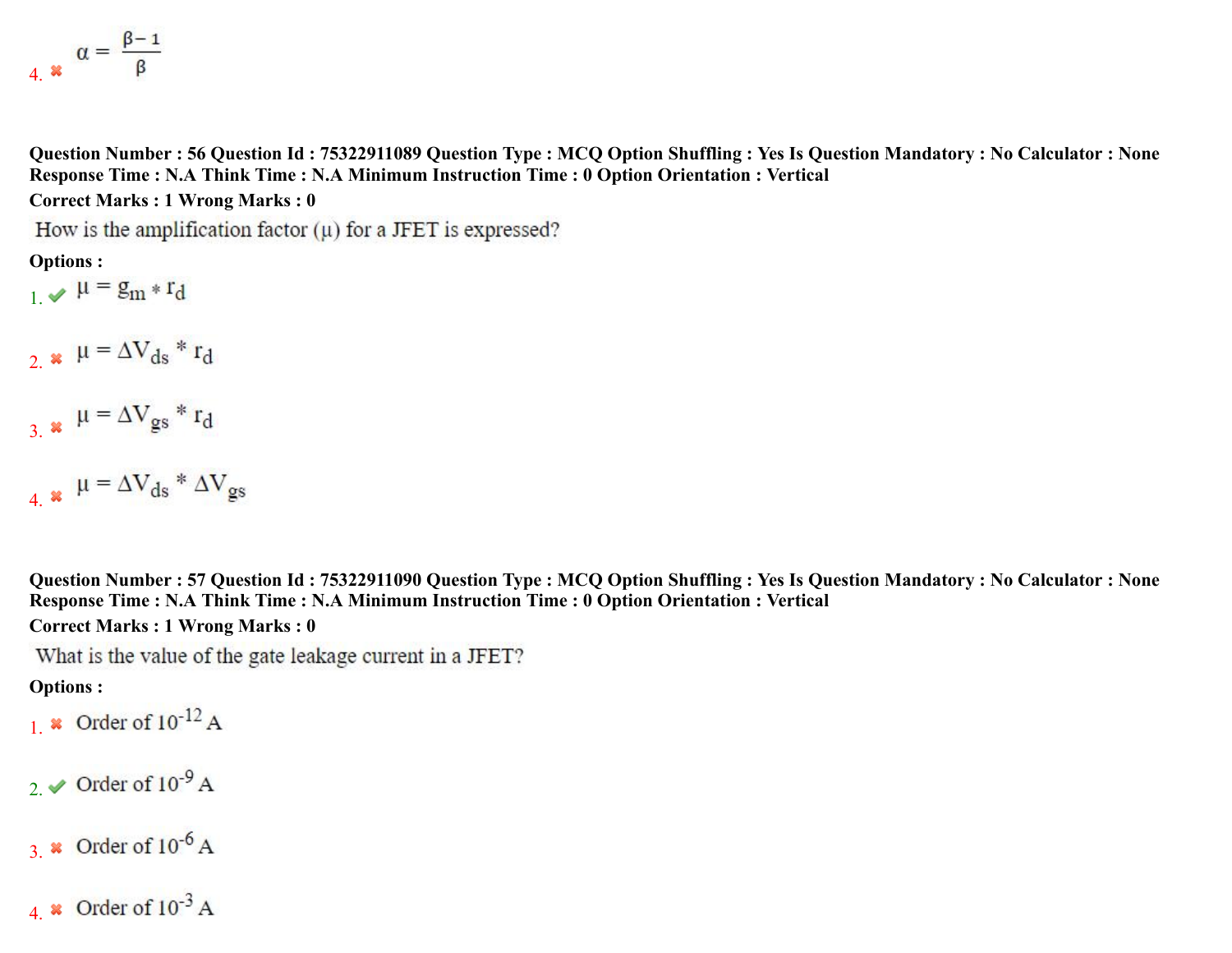#### **Question Number : 58 Question Id : 75322911091 Question Type : MCQ Option Shuffling : Yes Is Question Mandatory : No Calculator : None Response Time : N.A Think Time : N.A Minimum Instruction Time : 0 Option Orientation : Vertical**

#### **Correct Marks : 1 Wrong Marks : 0**

Identify the DC link configuration for HV DC transmission given in the figure.



#### **Options :**

- Monopolar link 1.
- Unipolar link 2.
- **Bipolar link**  $3. \blacktriangleright$
- Homopolar link 4.

**Question Number : 59 Question Id : 75322911092 Question Type : MCQ Option Shuffling : Yes Is Question Mandatory : No Calculator : None Response Time : N.A Think Time : N.A Minimum Instruction Time : 0 Option Orientation : Vertical Correct Marks : 1 Wrong Marks : 0**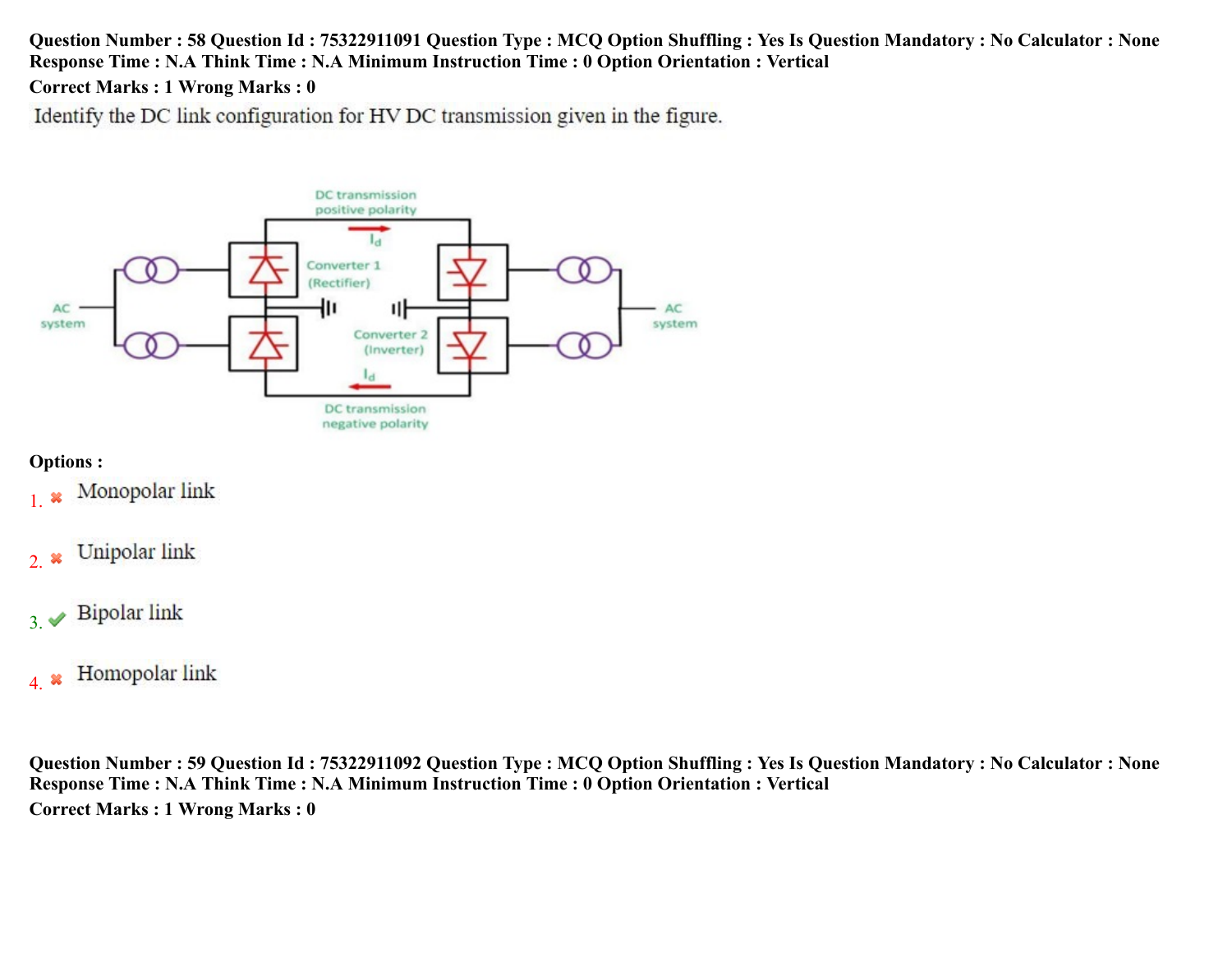

What does the above symbol represent in Ladder logic diagram for PLC?

#### **Options :**

- Normally open contact 1.
- Normally close contact  $2.8$
- Output energizes  $3 \leq$
- $4 \times$  End

**Question Number : 60 Question Id : 75322911093 Question Type : MCQ Option Shuffling : Yes Is Question Mandatory : No Calculator : None Response Time : N.A Think Time : N.A Minimum Instruction Time : 0 Option Orientation : Vertical Correct Marks : 1 Wrong Marks : 0**

How is the making capacity of the circuit breaker calculated?

## **Options :**

- Making capacity = 1.8  $\times$   $\sqrt{2}$   $\times$  Symmetrical breaking capacity.
- Making capacity =  $2 \times \sqrt{1.8} \times$  Symmetrical breaking capacity.  $2.38$
- Making capacity = 1.8  $\times$   $\sqrt{3}$   $\times$  Symmetrical breaking capacity. 3.

Making capacity =  $3 \times \sqrt{1.8} \times$  Symmetrical breaking capacity. 4.

## **General Aptitude**

**Section Id :** 753229525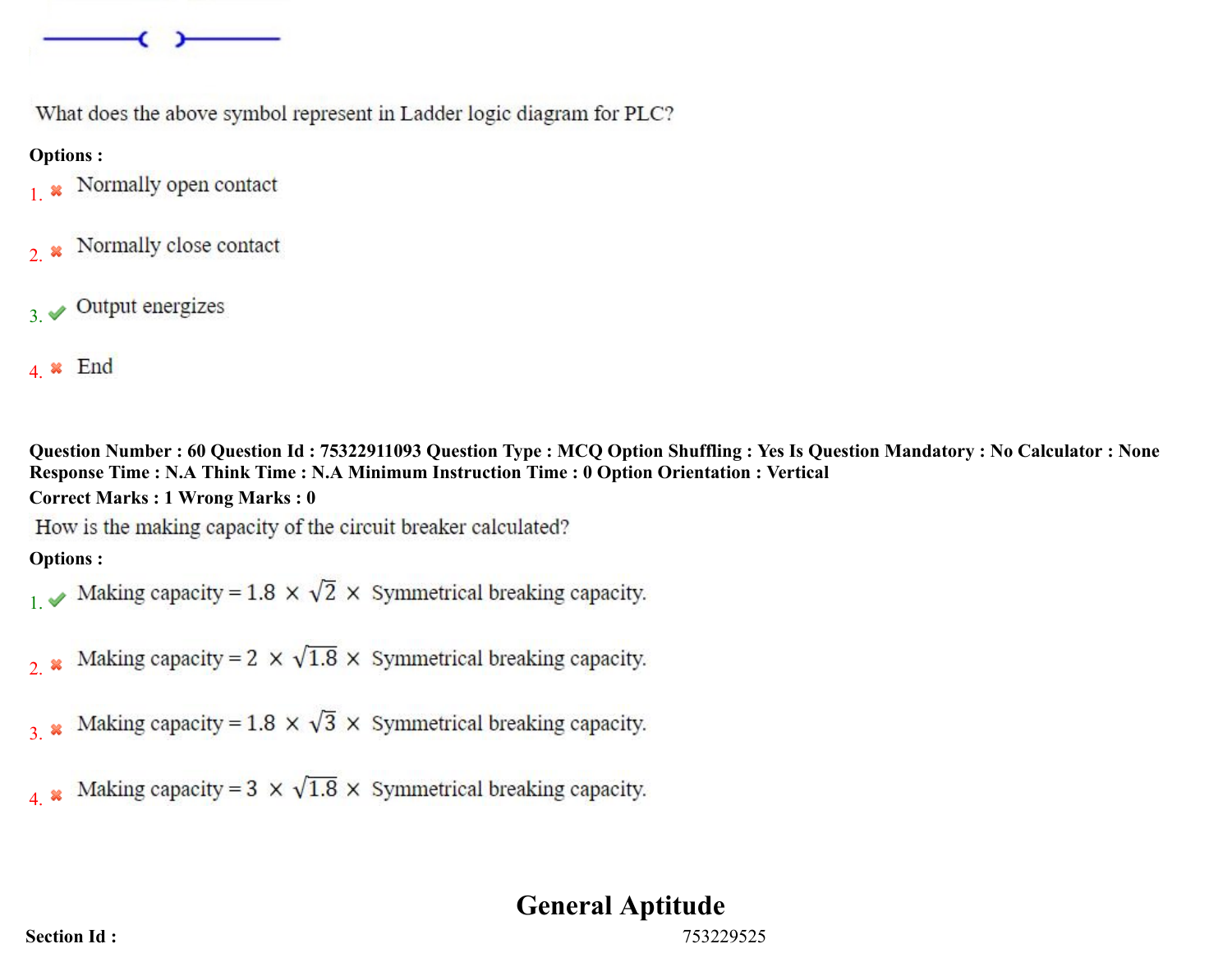| <b>Section Number:</b>                                             | 2                |
|--------------------------------------------------------------------|------------------|
| <b>Section type :</b>                                              | Online           |
| <b>Mandatory or Optional:</b>                                      | Mandatory        |
| <b>Number of Questions:</b>                                        | 20               |
| <b>Number of Questions to be attempted :</b>                       | 20               |
| <b>Section Marks:</b>                                              | 20               |
| <b>Enable Mark as Answered Mark for Review and Clear Response:</b> | Yes              |
| <b>Maximum Instruction Time:</b>                                   | $\boldsymbol{0}$ |
| <b>Sub-Section Number:</b>                                         |                  |
| <b>Sub-Section Id:</b>                                             | 753229783        |
| <b>Question Shuffling Allowed:</b>                                 | <b>Yes</b>       |

**Question Number : 61 Question Id : 75322911094 Question Type : MCQ Option Shuffling : Yes Is Question Mandatory : No Calculator : None Response Time : N.A Think Time : N.A Minimum Instruction Time : 0 Option Orientation : Vertical**

#### **Correct Marks : 1 Wrong Marks : 0**

\_\_\_\_\_, a sepoy in the 34th Regiment of the Bengal Native Infantry (BNI) was a key figure behind the Sepoy Mutiny of 1857.

#### **Options :**

- 1. <sup>\*</sup> Khudiram Bose
- 2. <sup>\*</sup> Chandrashekhar Azad
- 3. Batukeshwar Dutt
- 4. Mangal Pandey

**Question Number : 62 Question Id : 75322911095 Question Type : MCQ Option Shuffling : Yes Is Question Mandatory : No Calculator : None Response Time : N.A Think Time : N.A Minimum Instruction Time : 0 Option Orientation : Vertical**

#### **Correct Marks : 1 Wrong Marks : 0**

Which of the following was a weekly newspaper founded by Bipin Chandra Pal, and later edited by Aurobindo Ghose?

#### **Options :**

- 1. Swaraj
- 2. <sup>\*</sup> Samvad (Sambad) Kaumudi
- 3. Bande (Vande) Mataram
- 4. <sup>\*</sup> Rast Goftar

**Question Number : 63 Question Id : 75322911096 Question Type : MCQ Option Shuffling : Yes Is Question Mandatory : No Calculator : None Response Time : N.A Think Time : N.A Minimum Instruction Time : 0 Option Orientation : Vertical**

#### **Correct Marks : 1 Wrong Marks : 0**

The Indian Museum was established in  $\frac{1814}{100}$  in the year 1814.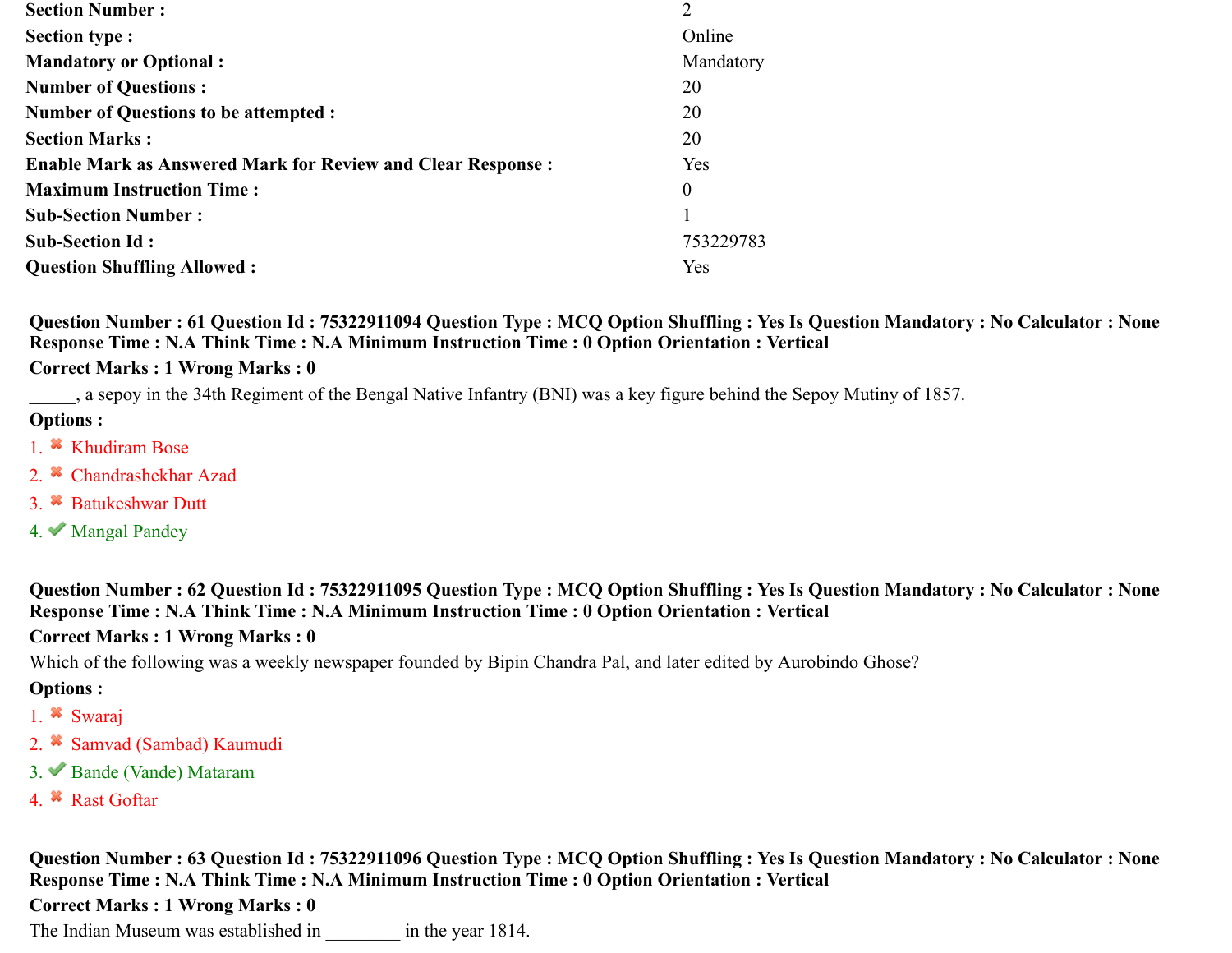#### **Options :**

- 1. Mumbai
- $2.$  Kolkata
- 3. Lucknow
- 4. Hyderabad

**Question Number : 64 Question Id : 75322911097 Question Type : MCQ Option Shuffling : Yes Is Question Mandatory : No Calculator : None Response Time : N.A Think Time : N.A Minimum Instruction Time : 0 Option Orientation : Vertical**

**Correct Marks : 1 Wrong Marks : 0**

is a form of war dance from West Bengal.

#### **Options :**

- 1.  $\ast$  Lavni/Lavani
- 2. Raibenshe/ Raibense
- 3. Kamsale
- 4. Ummatt-aat

**Question Number : 65 Question Id : 75322911098 Question Type : MCQ Option Shuffling : Yes Is Question Mandatory : No Calculator : None Response Time : N.A Think Time : N.A Minimum Instruction Time : 0 Option Orientation : Vertical**

#### **Correct Marks : 1 Wrong Marks : 0**

Holi is also known by the name of  $\qquad \qquad$  in West Bengal.

## **Options :**

- 1.  $\ast$  Jagaddhatri Puja
- 2. <sup>\*</sup> Kojagiri Poornima
- 3. Dol Purnima
- 4. <sup>\*</sup> Jiviti Puja

**Question Number : 66 Question Id : 75322911099 Question Type : MCQ Option Shuffling : Yes Is Question Mandatory : No Calculator : None Response Time : N.A Think Time : N.A Minimum Instruction Time : 0 Option Orientation : Vertical**

#### **Correct Marks : 1 Wrong Marks : 0**

As per the State Budget presented on 7 July 2021, West Bengal has allocated of its total expenditure on health in 2021-22. **Options :**

- $1. \vee 6.7\%$
- 2.  $*$  7.6%
- 3.  $9.8\%$
- 4.  $8.9\%$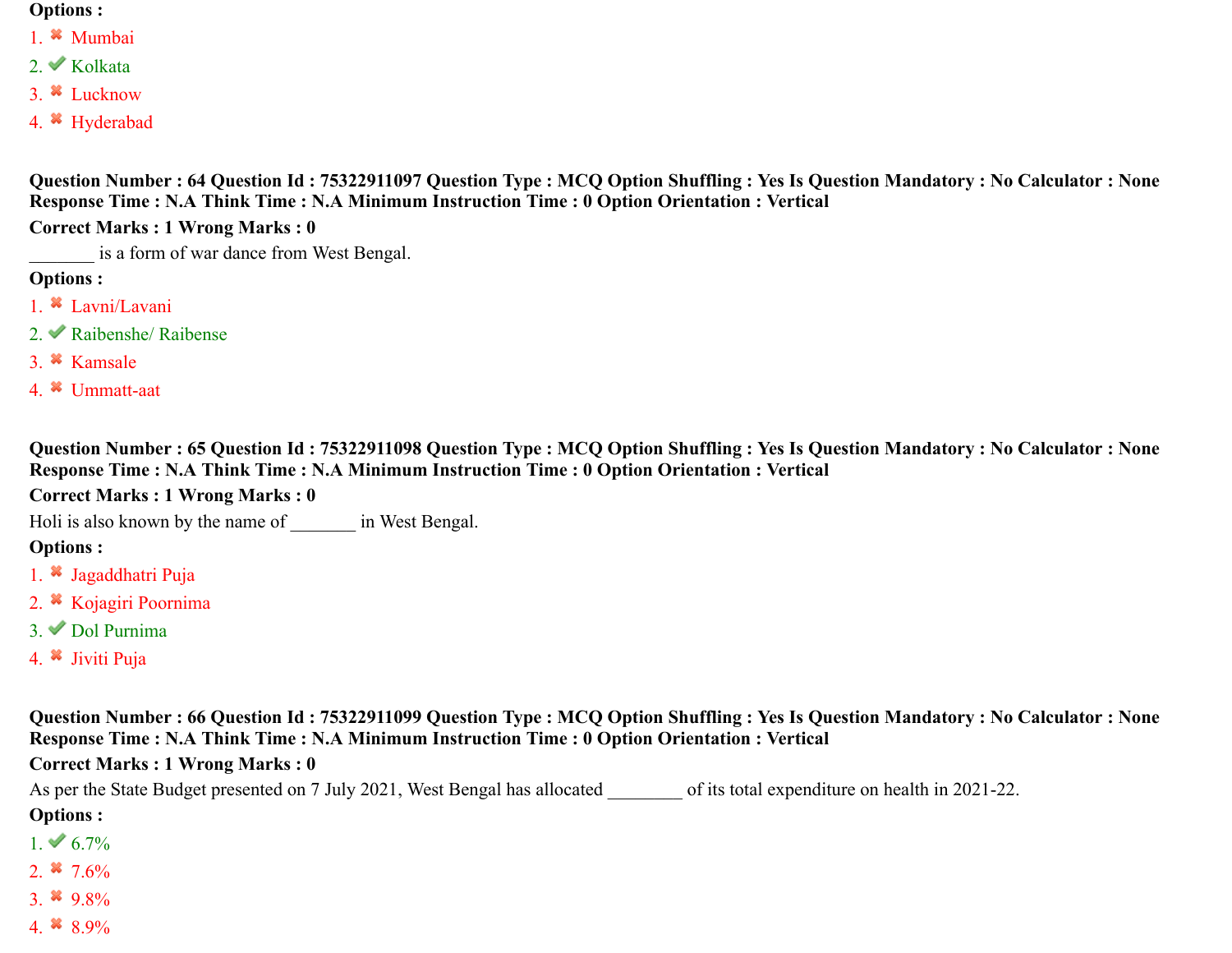#### **Question Number : 67 Question Id : 75322911100 Question Type : MCQ Option Shuffling : Yes Is Question Mandatory : No Calculator : None Response Time : N.A Think Time : N.A Minimum Instruction Time : 0 Option Orientation : Vertical**

#### **Correct Marks : 1 Wrong Marks : 0**

As of January 2022, a beneficiary can avail a loan of up to Rs. <br>
under the 'Karma Sathi Prakalpa' Scheme introduced by the Government of West Bengal in 2020.

#### **Options :**

- $1. \vee 2$  lakhs
- 2.  $*$  3 lakhs
- 3.  $\frac{3}{5}$  Jakhs
- 4.  $*$  7 lakhs

**Question Number : 68 Question Id : 75322911101 Question Type : MCQ Option Shuffling : Yes Is Question Mandatory : No Calculator : None Response Time : N.A Think Time : N.A Minimum Instruction Time : 0 Option Orientation : Vertical**

**Correct Marks : 1 Wrong Marks : 0**

Which of the following statements is INCORRECT?

# Note: For this question, discrepancy is found in question/answer. Full Marks is being awarded to all candidates.

#### **Options :**

- 1. Darjeeling is the northernmost district of West Bengal.
- 2. Jalpaiguri is the largest district in North Bengal.
- 3. Malda district of West Bengal is famous for its mangoes.
- 4. Kalingpong district of West Bengal is bordered by Jalpaiguri in the west, Assam in the East and Coochbehar in the south.

**Question Number : 69 Question Id : 75322911102 Question Type : MCQ Option Shuffling : Yes Is Question Mandatory : No Calculator : None Response Time : N.A Think Time : N.A Minimum Instruction Time : 0 Option Orientation : Vertical**

#### **Correct Marks : 1 Wrong Marks : 0**

WBIIDC is an acronym for  $\cdot$ 

- 1. West Bengal Industry & Infrastructure Development Council
- 2. West Bengal Industry & Infrastructure Development Corporation
- 3. West Bengal Internal Infrastructure Development Council
- 4. West Bengal Industrial Infrastructure Development Corporation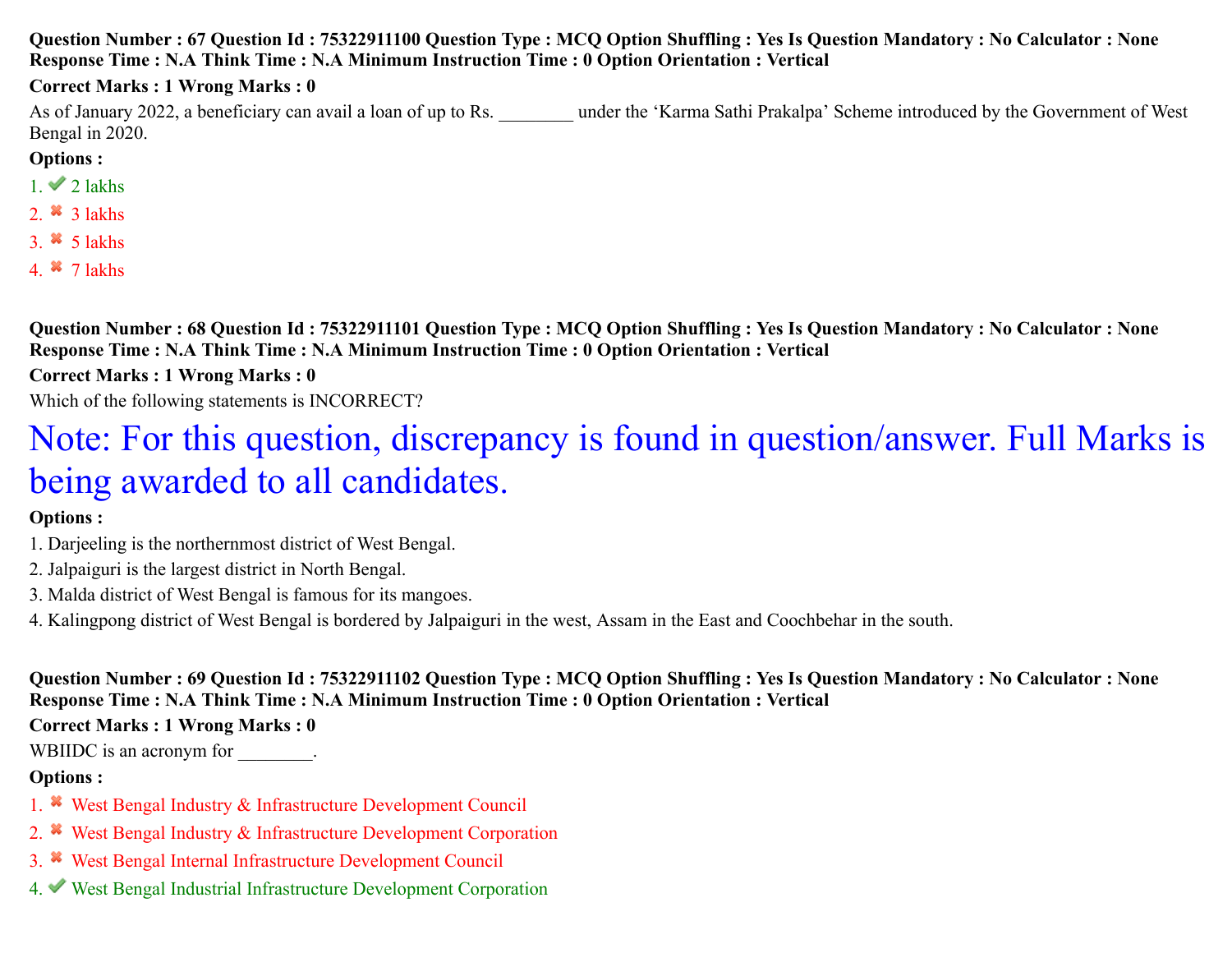| Question Number: 70 Question Id: 75322911103 Question Type: MCQ Option Shuffling: Yes Is Question Mandatory: No Calculator: None<br>Response Time : N.A Think Time : N.A Minimum Instruction Time : 0 Option Orientation : Vertical |           |  |
|-------------------------------------------------------------------------------------------------------------------------------------------------------------------------------------------------------------------------------------|-----------|--|
| <b>Correct Marks: 1 Wrong Marks: 0</b>                                                                                                                                                                                              |           |  |
| Who was the Minister of State of North Bengal Development department as of 31st January 2022?                                                                                                                                       |           |  |
| <b>Options:</b>                                                                                                                                                                                                                     |           |  |
| 1. Yeasmin Sabina                                                                                                                                                                                                                   |           |  |
| 2. $\bullet$ Pulak Roy                                                                                                                                                                                                              |           |  |
| 3. $\bullet$ Ujjal Biswas                                                                                                                                                                                                           |           |  |
| 4. Sashi Panja                                                                                                                                                                                                                      |           |  |
| <b>Sub-Section Number:</b>                                                                                                                                                                                                          | 2         |  |
| <b>Sub-Section Id:</b>                                                                                                                                                                                                              | 753229784 |  |
| <b>Question Shuffling Allowed:</b>                                                                                                                                                                                                  | Yes       |  |

**Question Number : 71 Question Id : 75322911104 Question Type : MCQ Option Shuffling : Yes Is Question Mandatory : No Calculator : None Response Time : N.A Think Time : N.A Minimum Instruction Time : 0 Option Orientation : Vertical**

#### **Correct Marks : 1 Wrong Marks : 0**

Select the letter-cluster from among the given options that can replace the question mark (?) in the following series.

PDV, OBS, NZP, ?, LVJ

#### **Options :**

 $1 \times NZM$ 

 $2.$  WYM

## $3.$  MXM

## 4.  $*$  MXN

**Question Number : 72 Question Id : 75322911105 Question Type : MCQ Option Shuffling : Yes Is Question Mandatory : No Calculator : None Response Time : N.A Think Time : N.A Minimum Instruction Time : 0 Option Orientation : Vertical Correct Marks : 1 Wrong Marks : 0**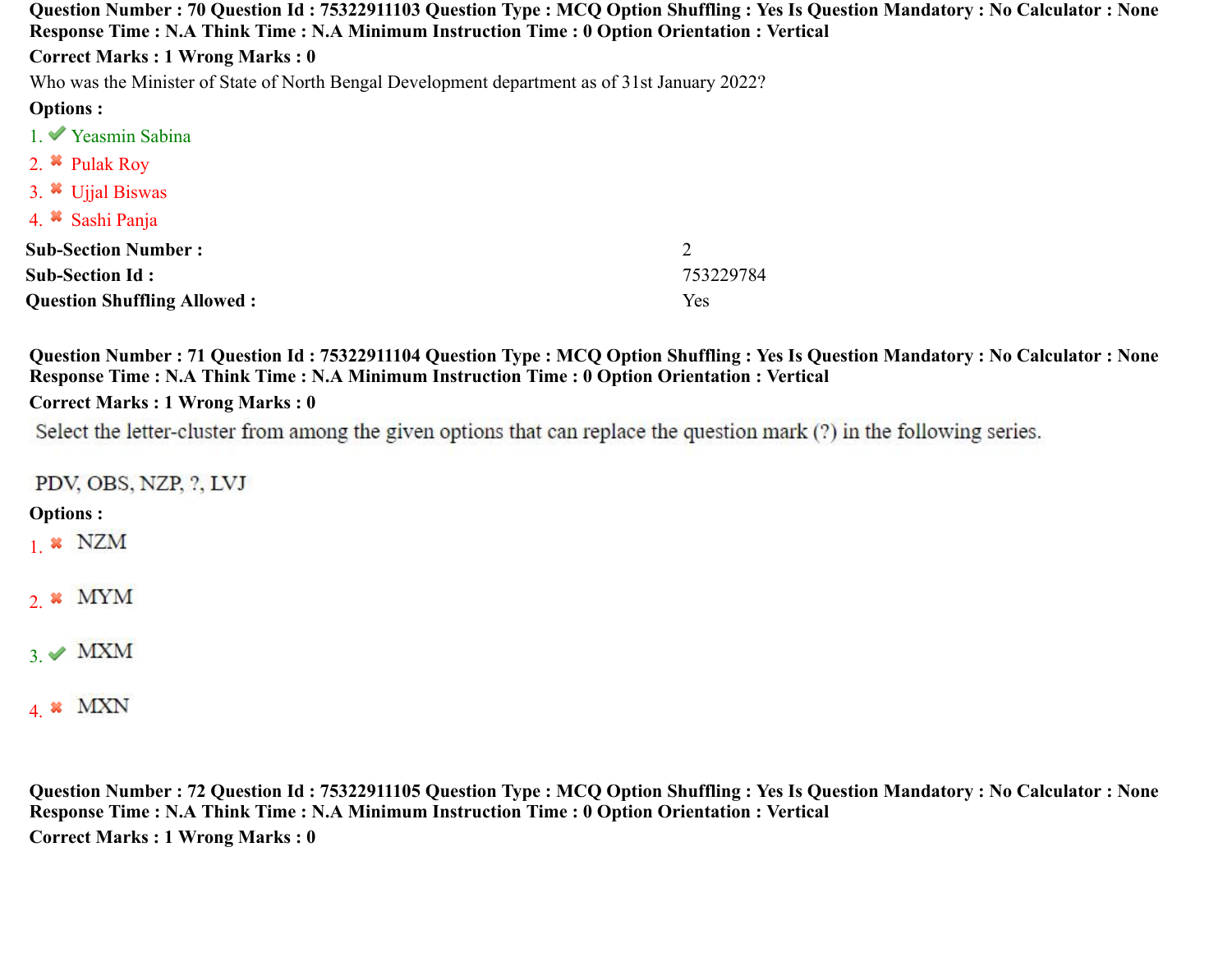Each of the letters given below has been assigned a unique number. Select the combination of numbers such that the corresponding letters when arranged accordingly will form a meaningful word.

|  |  | - 1   + |  |  |
|--|--|---------|--|--|
|  |  |         |  |  |

**Options :**

 $1 \times 2, 5, 9, 7, 4, 3, 1, 6, 8$ 

2.  $\boldsymbol{\ast}$  2, 5, 9, 7, 4, 1, 3, 6, 8

 $3 \times 2, 5, 9, 4, 7, 3, 1, 8, 6$ 

4  $\star$  2, 5, 7, 9, 4, 1, 3, 6, 8

**Question Number : 73 Question Id : 75322911106 Question Type : MCQ Option Shuffling : Yes Is Question Mandatory : No Calculator : None Response Time : N.A Think Time : N.A Minimum Instruction Time : 0 Option Orientation : Vertical**

#### **Correct Marks : 1 Wrong Marks : 0**

In a certain code language, 'DORMANT' is written as 'CNQLZMS'. How will 'PRETEND' be written in that language?

**Options :**

- $1.$  \* OQDSCME
- $2. \times$  OQDSDMC
- $3.$  \* OQFSDNC

4 \* ORDTDMC

**Question Number : 74 Question Id : 75322911107 Question Type : MCQ Option Shuffling : Yes Is Question Mandatory : No Calculator : None Response Time : N.A Think Time : N.A Minimum Instruction Time : 0 Option Orientation : Vertical Correct Marks : 1 Wrong Marks : 0**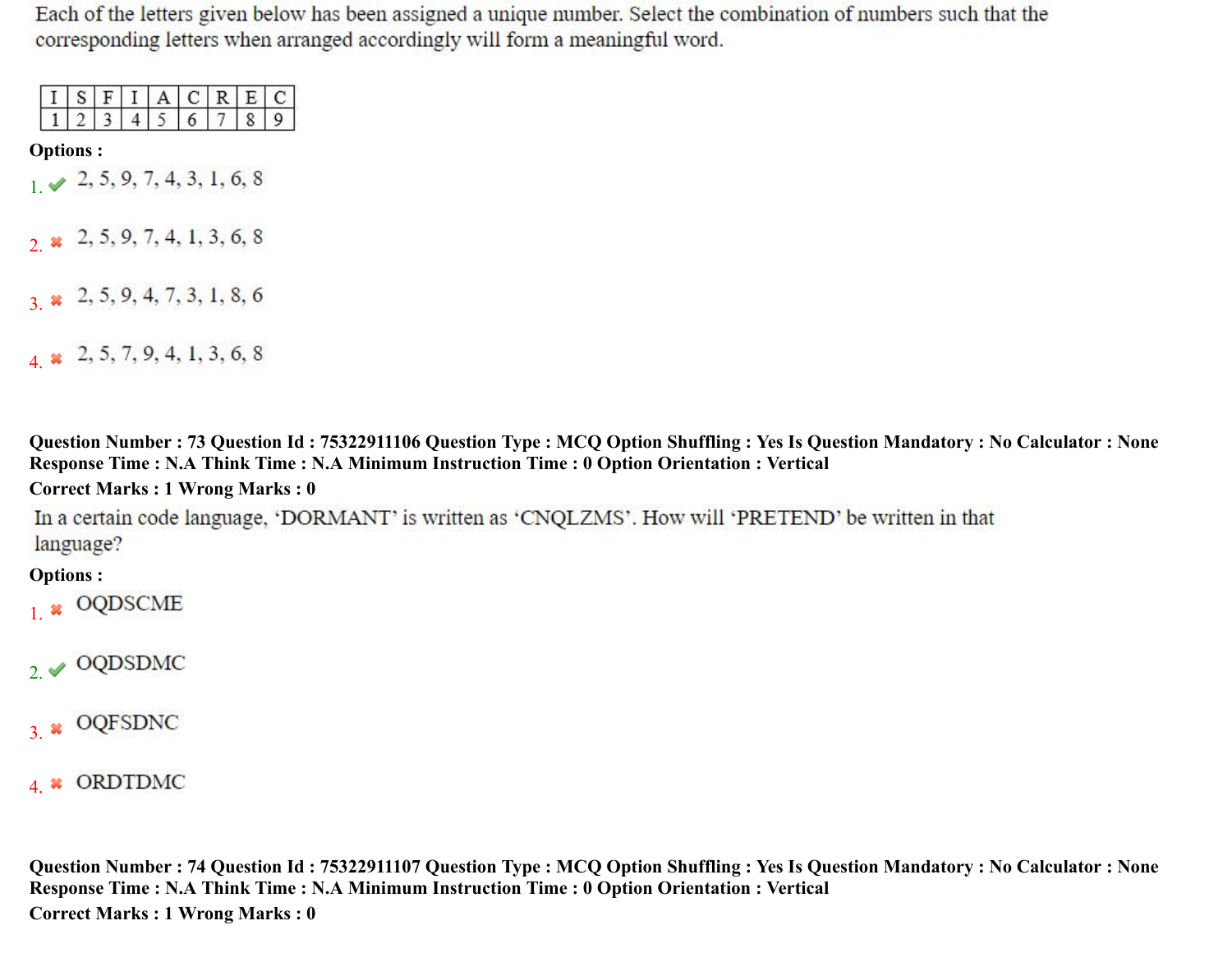Shreena is the mother of Sankalp, who is the son of Pradeep. Vinay is the brother of Pradeep. Maya is the mother of Vinay. How is Shreena related to Maya?

## **Options :**

- 1. **\*** Mother
- Daughter  $2.$   $*$
- 3. \* Sister-in-law
- $4. \blacktriangleright$  Daughter-in-law

**Question Number : 75 Question Id : 75322911108 Question Type : MCQ Option Shuffling : Yes Is Question Mandatory : No Calculator : None Response Time : N.A Think Time : N.A Minimum Instruction Time : 0 Option Orientation : Vertical**

#### **Correct Marks : 1 Wrong Marks : 0**

'A & B' means 'A is the sister of B'

- $A \times B'$  means  $A$  is the daughter of B'
- 'A % B' means 'A is the wife of B'

If 'T & Y & V @ L % W', then how is W related to T?

**Options :**

- $_1 \blacktriangleright$  Father
- 2 x Brother
- 3 \* Paternal uncle
- 4.  $\ast$  Son

**Question Number : 76 Question Id : 75322911109 Question Type : MCQ Option Shuffling : Yes Is Question Mandatory : No Calculator : None Response Time : N.A Think Time : N.A Minimum Instruction Time : 0 Option Orientation : Vertical Correct Marks : 1 Wrong Marks : 0**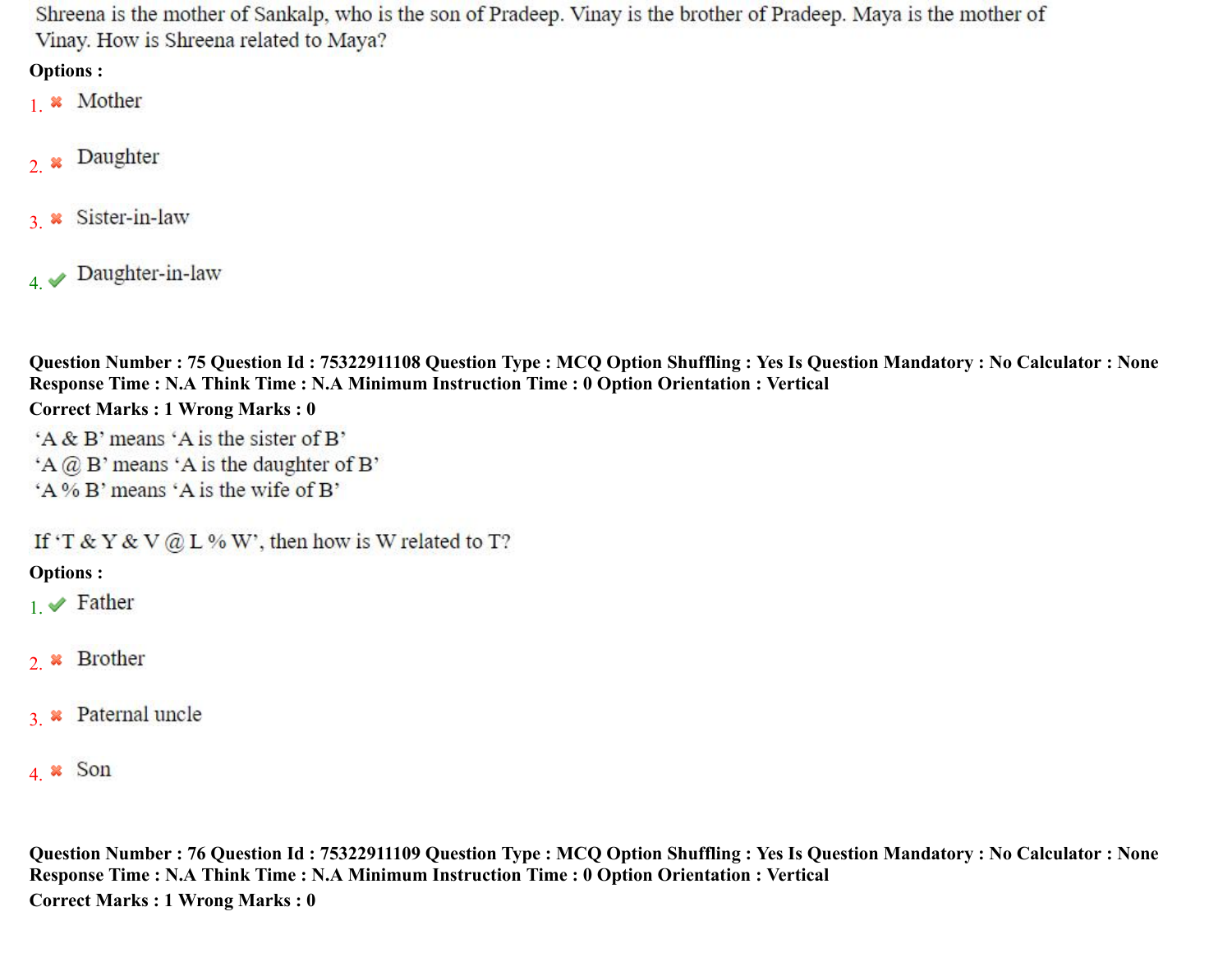Select the option that is related to the third term in the same way as the second term is related to the first term.

POSED : UTXJI :: CLONE : ?

- **Options :**
- $_{1.}$  \*  $HQSUJ$
- $2.$  \* HRTSJ
- $3.$  \* HQTRK
- $4. \blacktriangleright$  HQTSJ

**Question Number : 77 Question Id : 75322911110 Question Type : MCQ Option Shuffling : Yes Is Question Mandatory : No Calculator : None Response Time : N.A Think Time : N.A Minimum Instruction Time : 0 Option Orientation : Vertical**

#### **Correct Marks : 1 Wrong Marks : 0**

Four letter-clusters have been given, out of which three are alike in some manner and one is different. Select the lettercluster that is different.

## **Options :**

- $1.$  \* NPV
- $2 \times$  GIO
- $3.8$  CEK
- $4. \blacktriangleright$  TVD

**Question Number : 78 Question Id : 75322911111 Question Type : MCQ Option Shuffling : Yes Is Question Mandatory : No Calculator : None Response Time : N.A Think Time : N.A Minimum Instruction Time : 0 Option Orientation : Vertical Correct Marks : 1 Wrong Marks : 0**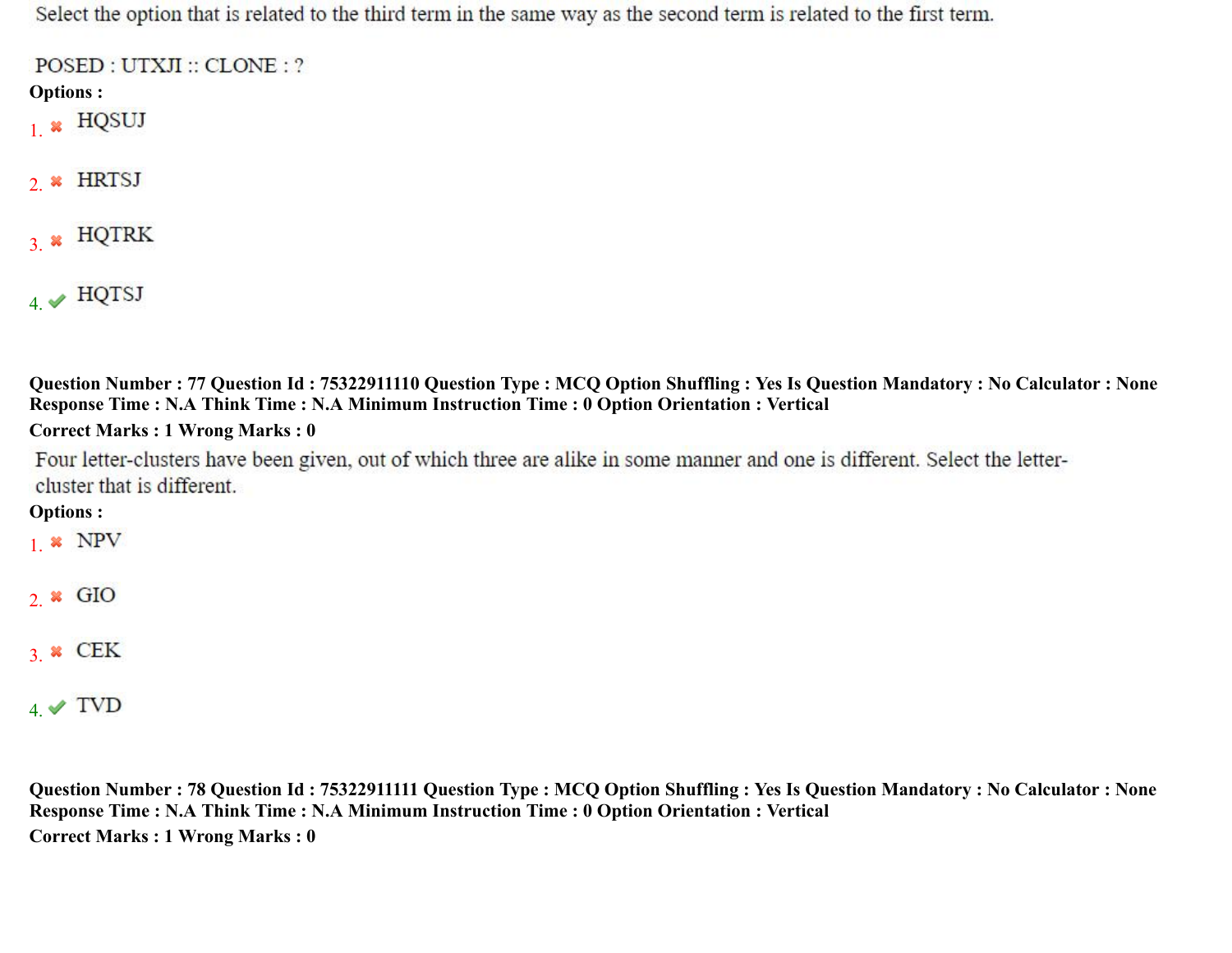Select the option that is related to the third figure in the same way as the second figure is related to the first figure.









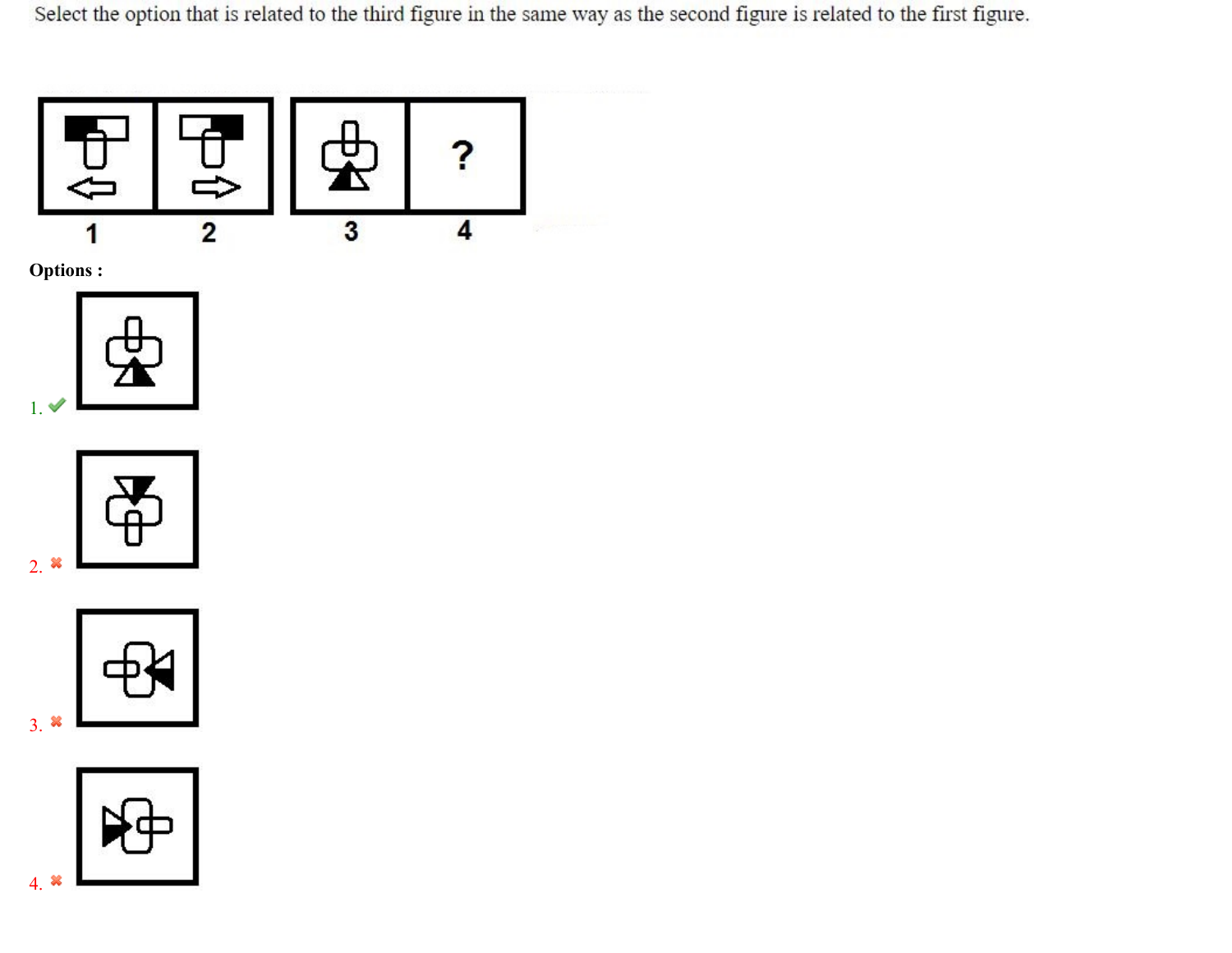**Question Number : 79 Question Id : 75322911112 Question Type : MCQ Option Shuffling : Yes Is Question Mandatory : No Calculator : None Response Time : N.A Think Time : N.A Minimum Instruction Time : 0 Option Orientation : Vertical Correct Marks : 1 Wrong Marks : 0**

Select the number from among the given options that can replace the question mark (?) in the following series.

14, 27, 44, 63, 86, 115, ?

#### **Options :**

- 1.  $*$  131
- 2.  $* 140$
- $3. \vee 146$
- 4.  $* 160$

**Question Number : 80 Question Id : 75322911113 Question Type : MCQ Option Shuffling : Yes Is Question Mandatory : No Calculator : None Response Time : N.A Think Time : N.A Minimum Instruction Time : 0 Option Orientation : Vertical**

#### **Correct Marks : 1 Wrong Marks : 0**

Select the option that is related to the third number in the same way as the second number is related to the first number and the sixth number is related to the fifth number.

 $8:525::7:?::9:742$ **Options :** 1  $\frac{1}{2}$  350  $2. \times 356$ 3.  $* 360$ 4. \* 375

## **English Test**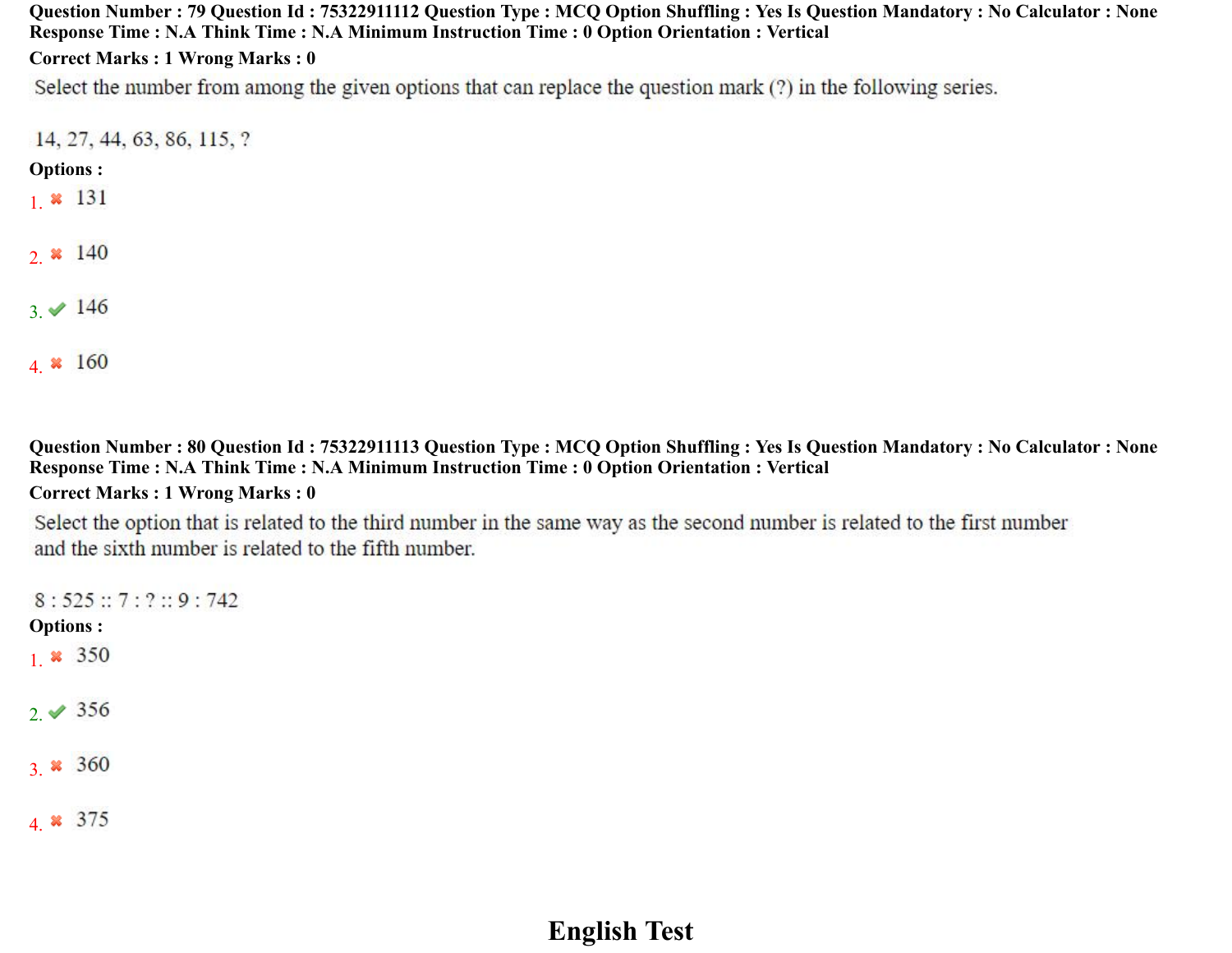| <b>Section Id:</b>                                                 | 753229526 |
|--------------------------------------------------------------------|-----------|
| <b>Section Number:</b>                                             | 3         |
| Section type :                                                     | Online    |
| <b>Mandatory or Optional:</b>                                      | Mandatory |
| <b>Number of Questions:</b>                                        | 15        |
| <b>Number of Questions to be attempted :</b>                       | 15        |
| <b>Section Marks:</b>                                              | 15        |
| <b>Enable Mark as Answered Mark for Review and Clear Response:</b> | Yes       |
| <b>Maximum Instruction Time:</b>                                   | $\Omega$  |
| <b>Sub-Section Number:</b>                                         |           |
| <b>Sub-Section Id:</b>                                             | 753229785 |
| <b>Question Shuffling Allowed:</b>                                 | Yes       |

**Question Number : 81 Question Id : 75322911114 Question Type : MCQ Option Shuffling : Yes Is Question Mandatory : No Calculator : None Response Time : N.A Think Time : N.A Minimum Instruction Time : 0 Option Orientation : Vertical**

**Correct Marks : 1 Wrong Marks : 0**

Select the most appropriate option to fill in the blank.

He sprained his ankle rather during the match.

#### **Options :**

- 1.  $\frac{1}{2}$  slowly
- 2.  $\blacktriangleright$  badly
- 3.  $\bullet$  poorly
- 4.  $*$  fully

**Question Number : 82 Question Id : 75322911115 Question Type : MCQ Option Shuffling : Yes Is Question Mandatory : No Calculator : None Response Time : N.A Think Time : N.A Minimum Instruction Time : 0 Option Orientation : Vertical**

**Correct Marks : 1 Wrong Marks : 0**

Select the most appropriate option to fill in the blank.

I had informed my mother that I would be late, she was upset with me.

- $1.$  still
- 2. because
- 3.  $\frac{3}{2}$  since
- 4. whereas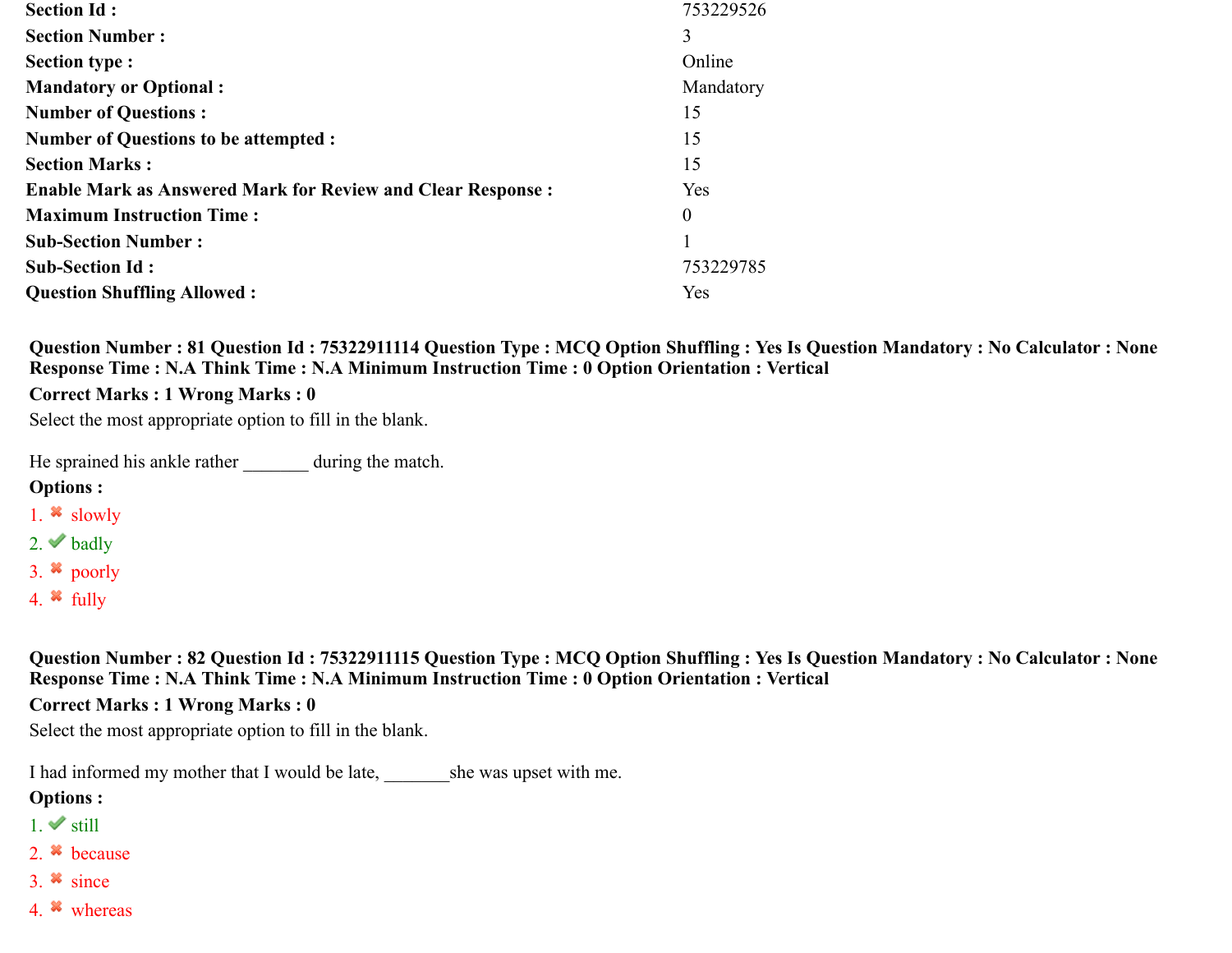**Question Number : 83 Question Id : 75322911116 Question Type : MCQ Option Shuffling : Yes Is Question Mandatory : No Calculator : None Response Time : N.A Think Time : N.A Minimum Instruction Time : 0 Option Orientation : Vertical**

#### **Correct Marks : 1 Wrong Marks : 0**

Select the most appropriate option to fill in the blank.

He here twice every month.

#### **Options :**

- 1.  $*$  come
- 2.  $\ast$  is coming
- $3.$  comes
- 4. has come

**Question Number : 84 Question Id : 75322911117 Question Type : MCQ Option Shuffling : Yes Is Question Mandatory : No Calculator : None Response Time : N.A Think Time : N.A Minimum Instruction Time : 0 Option Orientation : Vertical**

#### **Correct Marks : 1 Wrong Marks : 0**

Select the most appropriate option to fill in the blank.

He for me when I reached office.

#### **Options :**

- 1. waits
- 2. was waiting
- 3. waited
- 4. <sup>\*</sup> had waited

**Question Number : 85 Question Id : 75322911118 Question Type : MCQ Option Shuffling : Yes Is Question Mandatory : No Calculator : None Response Time : N.A Think Time : N.A Minimum Instruction Time : 0 Option Orientation : Vertical**

#### **Correct Marks : 1 Wrong Marks : 0**

Select the most appropriate article to fill in the blank.

Is this album that Meera gifted to you?

- 1.  $\mathbf{a}$  a
- 2.  $*$  an
- 3.  $\blacktriangleright$  the
- 4. No article required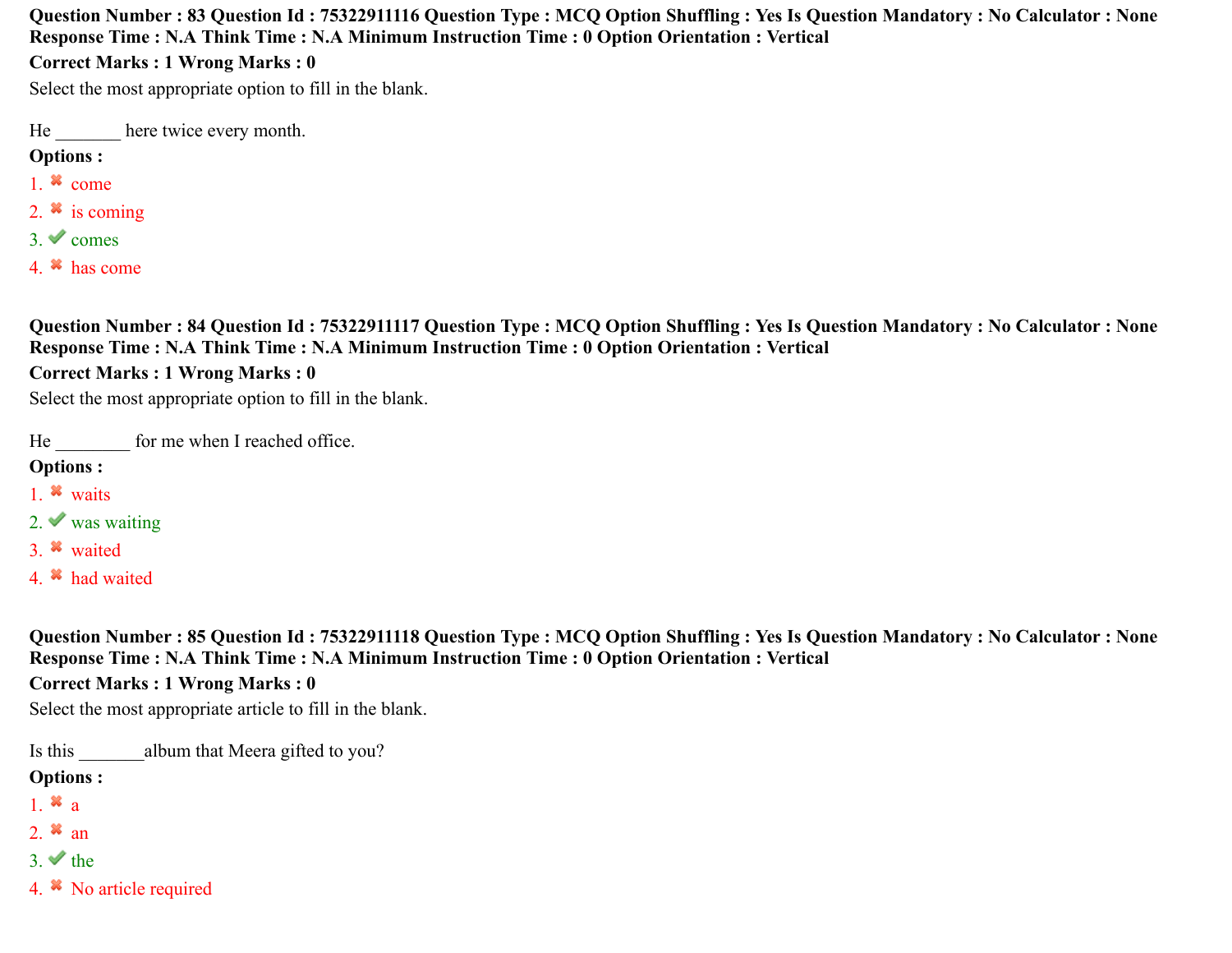**Question Number : 86 Question Id : 75322911119 Question Type : MCQ Option Shuffling : Yes Is Question Mandatory : No Calculator : None Response Time : N.A Think Time : N.A Minimum Instruction Time : 0 Option Orientation : Vertical**

**Correct Marks : 1 Wrong Marks : 0**

Select the most appropriate article to fill in the blank.

The shopping mall is only short distance away.

#### **Options :**

- $1. \vee a$
- 2.  $*$  an
- 3.  $*$  the
- 4. No article required

**Question Number : 87 Question Id : 75322911120 Question Type : MCQ Option Shuffling : Yes Is Question Mandatory : No Calculator : None Response Time : N.A Think Time : N.A Minimum Instruction Time : 0 Option Orientation : Vertical**

**Correct Marks : 1 Wrong Marks : 0**

Select the most appropriate option to fill in the blank.

I am quite tired, I could a cup of tea.

#### **Options :**

- 1.  $\ast$  take up
- 2.  $\bullet$  put down
- $3.$  do with
- 4. get over

**Question Number : 88 Question Id : 75322911121 Question Type : MCQ Option Shuffling : Yes Is Question Mandatory : No Calculator : None Response Time : N.A Think Time : N.A Minimum Instruction Time : 0 Option Orientation : Vertical**

**Correct Marks : 1 Wrong Marks : 0**

Select the most appropriate ANTONYM of the given word.

Feeble

- **Options :**
- 1.  $\bullet$  Heavy
- 2.  $*$  Tight
- 3. Delicate
- 4. Strong

**Question Number : 89 Question Id : 75322911122 Question Type : MCQ Option Shuffling : Yes Is Question Mandatory : No Calculator : None**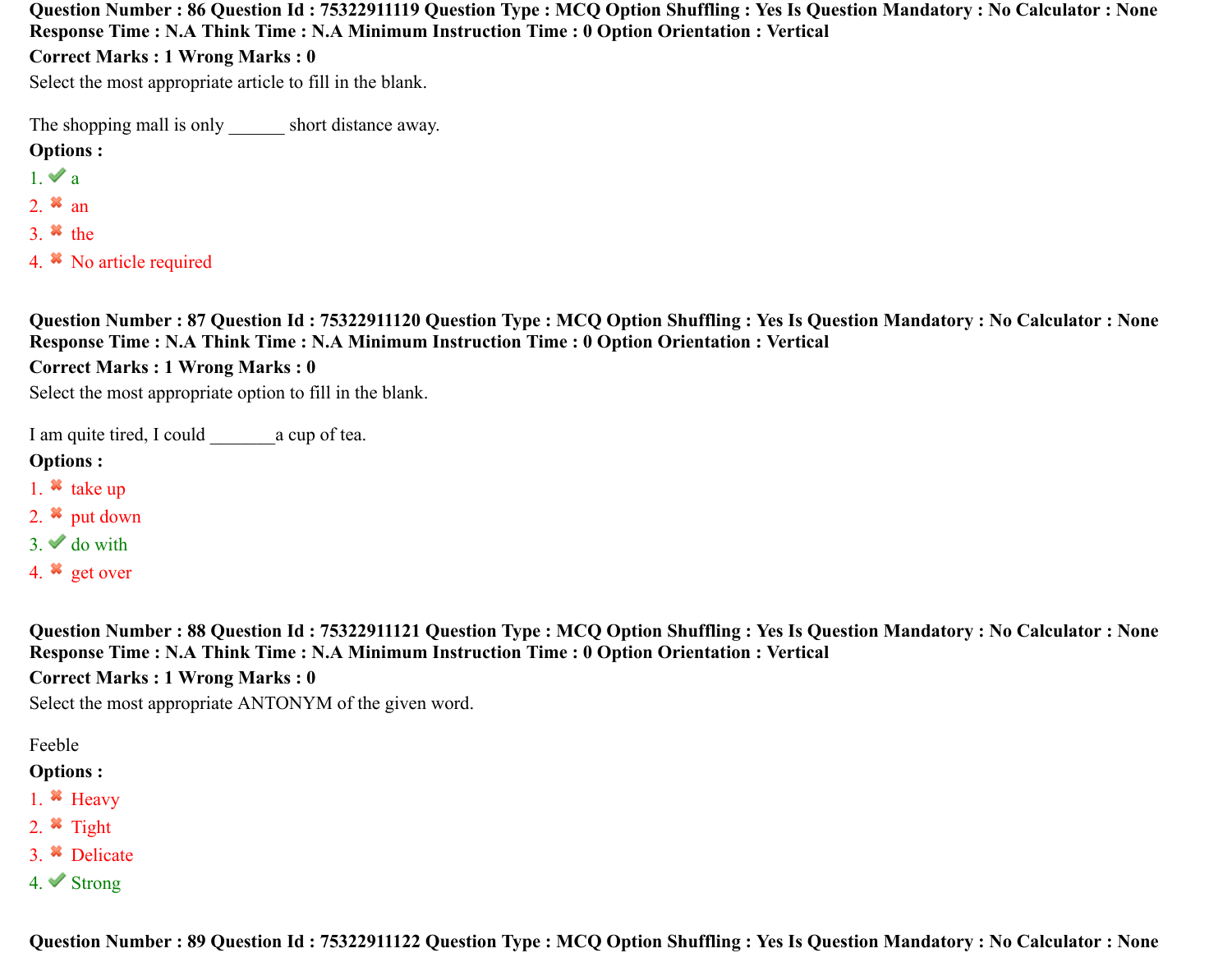**Response Time : N.A Think Time : N.A Minimum Instruction Time : 0 Option Orientation : Vertical**

**Correct Marks : 1 Wrong Marks : 0**

Select the most appropriate synonym of the given word.

Paltry

**Options :**

- 1. <sup>\*</sup> Plenty
- 2. Pitiful
- 3. Precious
- 4. Pointed

**Question Number : 90 Question Id : 75322911123 Question Type : MCQ Option Shuffling : Yes Is Question Mandatory : No Calculator : None Response Time : N.A Think Time : N.A Minimum Instruction Time : 0 Option Orientation : Vertical**

**Correct Marks : 1 Wrong Marks : 0**

Select the most appropriate meaning of the given idiom.

Beat the clock

#### **Options :**

- 1. <sup>\*</sup> To tell the time
- 2. <sup>\*</sup> To be late for an event
- $3.$  To finish a task before time
- 4. To break a record

**Question Number : 91 Question Id : 75322911124 Question Type : MCQ Option Shuffling : Yes Is Question Mandatory : No Calculator : None Response Time : N.A Think Time : N.A Minimum Instruction Time : 0 Option Orientation : Vertical**

**Correct Marks : 1 Wrong Marks : 0**

Select the most appropriate meaning of the given idiom.

Lose temper

#### **Options :**

- 1. <sup>\*</sup> Become poor
- 2. <sup>\*</sup> Become sad
- $3.$  Become angry
- 4. Become lazy

**Question Number : 92 Question Id : 75322911125 Question Type : MCQ Option Shuffling : Yes Is Question Mandatory : No Calculator : None Response Time : N.A Think Time : N.A Minimum Instruction Time : 0 Option Orientation : Vertical**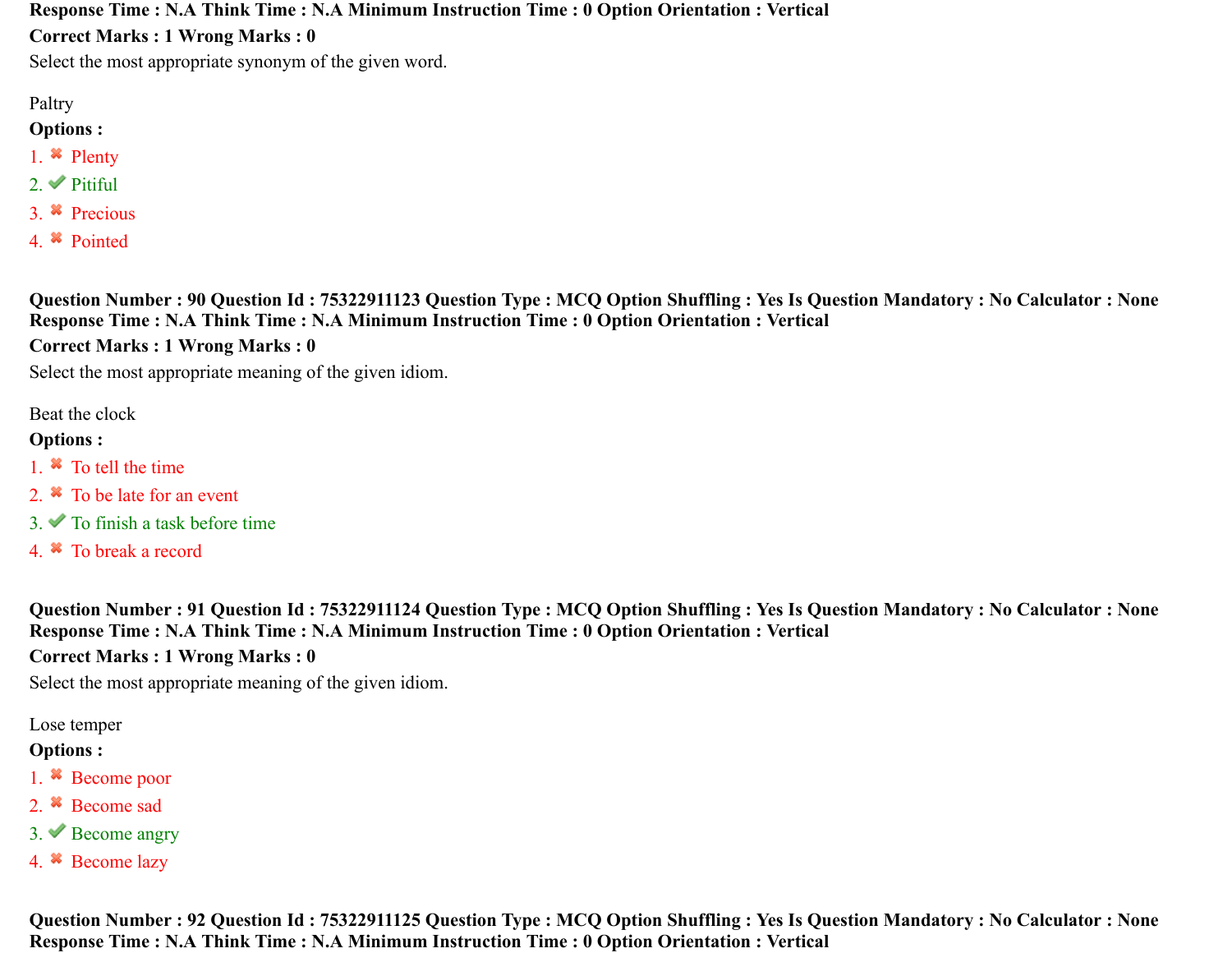#### **Correct Marks : 1 Wrong Marks : 0**

Sentences of a paragraph are given below in jumbled order. Arrange the sentences in the correct order to form a meaningful and coherent paragraph.

- A. She is the only driver who navigates a BEST bus on Mumbai roads.
- B. But it is not the wheel of a car.
- C. Pratiksha has a firm grip on the wheel.
- D. She started with bikes but always wanted to drive heavy vehicles.

#### **Options :**

- $1.$  CBAD
- 2.  $*$  CADB
- $3.$  W DACB
- 4.  $*$  ABCD

#### **Question Number : 93 Question Id : 75322911126 Question Type : MCQ Option Shuffling : Yes Is Question Mandatory : No Calculator : None Response Time : N.A Think Time : N.A Minimum Instruction Time : 0 Option Orientation : Vertical**

#### **Correct Marks : 1 Wrong Marks : 0**

Sentences of a paragraph are given below. While the first sentence (S1) is in the correct order, the sentences below it are jumbled up. Arrange the sentences in the correct order to form a meaningful and coherent paragraph.

- S1. Most of us have been born and brought up in a world with electricity.
- A. However, our ancestors managed to live their lives without it.
- B. Thus, it cannot be denied that electricity is the magic power that runs the modern world.
- C. It is almost impossible for us to think of a room without a fan or an electric bulb.
- D. So, today we cannot picture a world without electricity.

#### **Options :**

- 1.  $\bullet$  DBCA
- $2.$  DACB
- $3.$   $\bullet$  CABD
- 4.  $*$  ABCD

**Question Number : 94 Question Id : 75322911127 Question Type : MCQ Option Shuffling : Yes Is Question Mandatory : No Calculator : None Response Time : N.A Think Time : N.A Minimum Instruction Time : 0 Option Orientation : Vertical**

#### **Correct Marks : 1 Wrong Marks : 0**

Select the option that can be used as a one-word substitute for the given group of words.

The place where an event takes place

#### **Options :**

1.  $\ast$  Club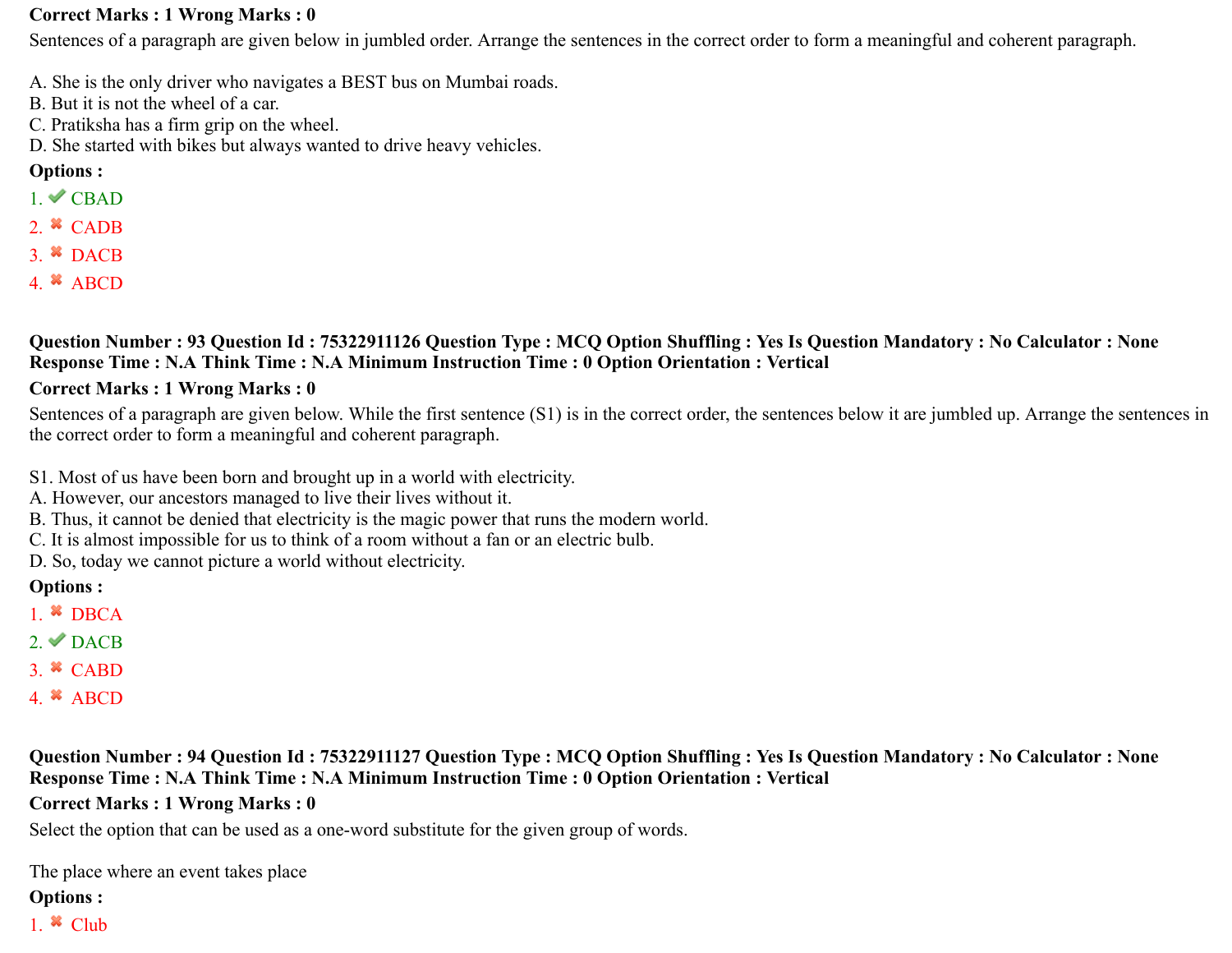- 2.  $*$  Hall
- 3. Ground
- 4. Venue

**Question Number : 95 Question Id : 75322911128 Question Type : MCQ Option Shuffling : Yes Is Question Mandatory : No Calculator : None Response Time : N.A Think Time : N.A Minimum Instruction Time : 0 Option Orientation : Vertical**

#### **Correct Marks : 1 Wrong Marks : 0**

Select the option that can be used as a one-word substitute for the given group of words.

A musical performance given in public

#### **Options :**

- 1. <sup>\*</sup> Celebration
- 2.  $\bullet$  Choir
- 3. Concert
- 4. Chanting

## **Bengali Test**

| <b>Section Id:</b>                                                 | 753229527 |
|--------------------------------------------------------------------|-----------|
| <b>Section Number:</b>                                             | 4         |
| <b>Section type:</b>                                               | Online    |
| <b>Mandatory or Optional:</b>                                      | Optional  |
| <b>Number of Questions:</b>                                        | 5         |
| <b>Number of Questions to be attempted :</b>                       | 5         |
| <b>Section Marks:</b>                                              | 5         |
| <b>Enable Mark as Answered Mark for Review and Clear Response:</b> | Yes       |
| <b>Maximum Instruction Time:</b>                                   | $\Omega$  |
| <b>Sub-Section Number:</b>                                         |           |
| <b>Sub-Section Id:</b>                                             | 753229786 |
| <b>Question Shuffling Allowed:</b>                                 | Yes       |

**Question Number : 96 Question Id : 75322911129 Question Type : MCQ Option Shuffling : Yes Is Question Mandatory : No Calculator : None Response Time : N.A Think Time : N.A Minimum Instruction Time : 0 Option Orientation : Vertical**

**Correct Marks : 1 Wrong Marks : 0**

একটি বাংলা প্রাইমার হল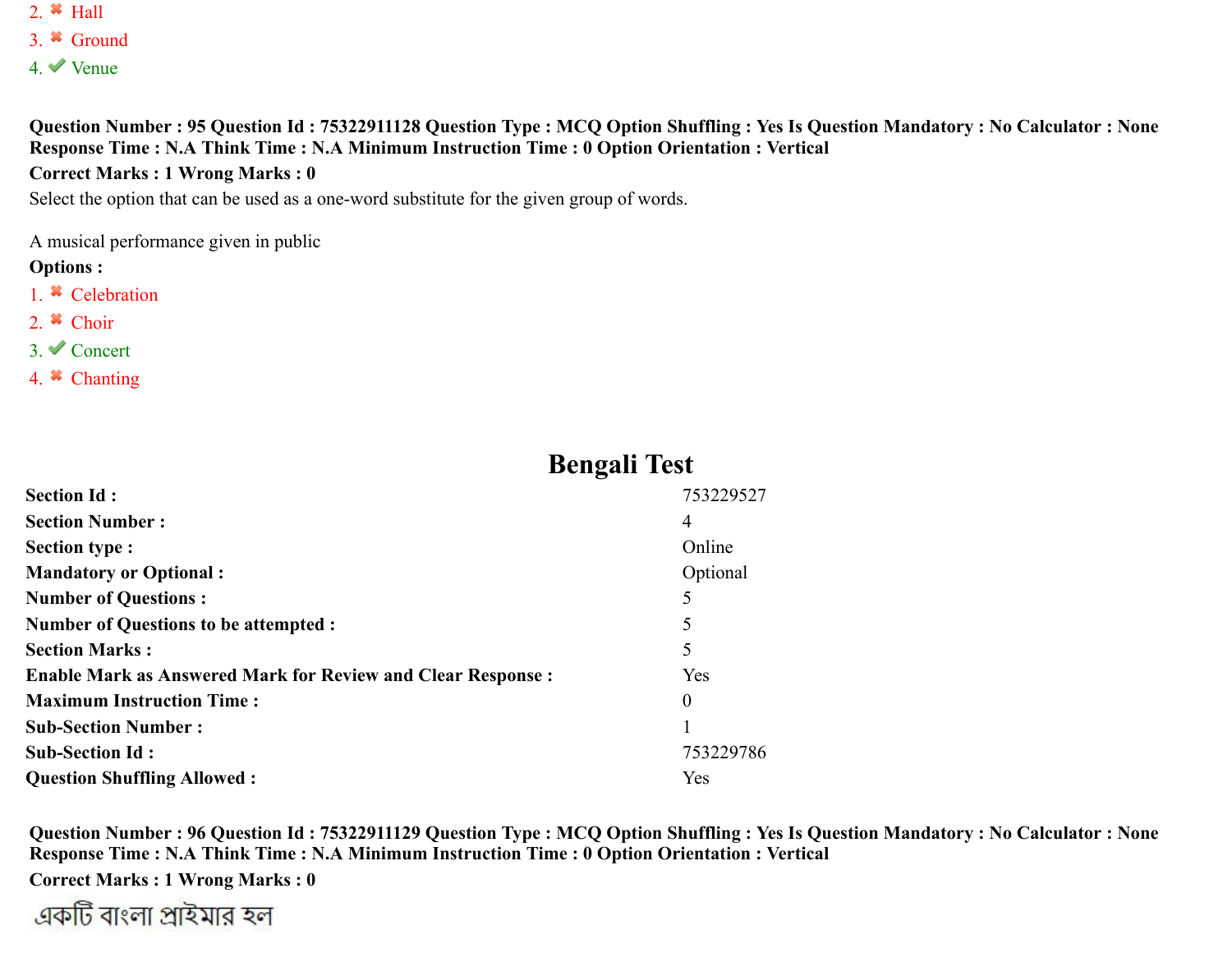#### **Options :**



- 2. \* ছেলেবেলা
- $_3$ . শ্লীবনস্মৃতি
- $4.$  \* ঘরে-বাইরে

**Question Number : 97 Question Id : 75322911130 Question Type : MCQ Option Shuffling : Yes Is Question Mandatory : No Calculator : None Response Time : N.A Think Time : N.A Minimum Instruction Time : 0 Option Orientation : Vertical**

**Correct Marks : 1 Wrong Marks : 0**

**Options :**

- 1 × ঈশ্বরচন্দ্র বিদ্যাসাগর
- $2.$  জীবনানন্দ দাশ
- $_3$  \* রবীন্দ্রনাথ ঠাকুর
- $_4$  × মদনমোহন তর্কালঙ্কার

**Question Number : 98 Question Id : 75322911131 Question Type : MCQ Option Shuffling : Yes Is Question Mandatory : No Calculator : None Response Time : N.A Think Time : N.A Minimum Instruction Time : 0 Option Orientation : Vertical Correct Marks : 1 Wrong Marks : 0**

বাংলায় মূল বিভক্তির সংখ্যা ক'টি?

$$
1. \times 32
$$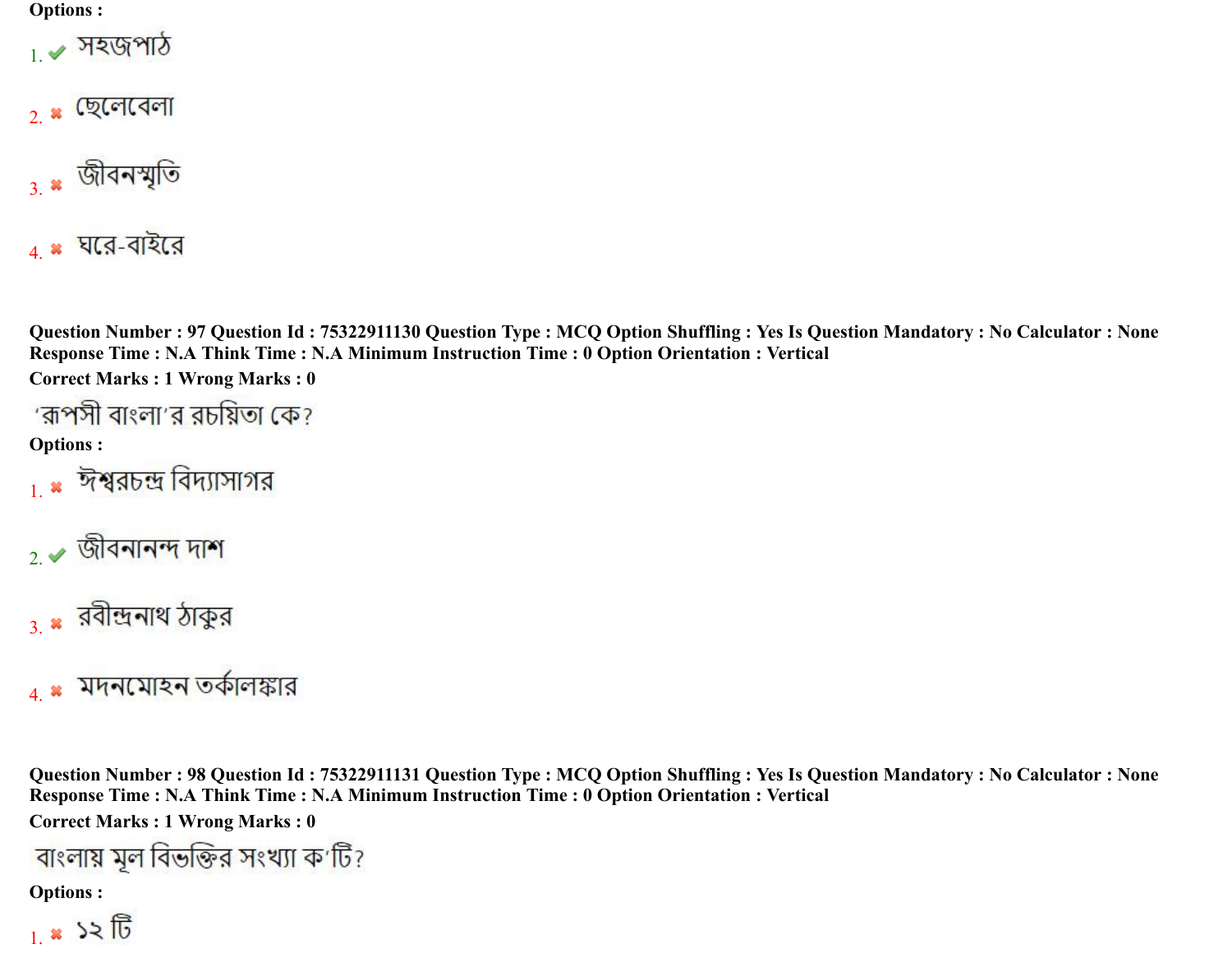2.  $\mathbf{B} \times \mathbf{E}$ 

 $3.80$ 

 $4.4$   $9$   $\overline{10}$ 

**Question Number : 99 Question Id : 75322911132 Question Type : MCQ Option Shuffling : Yes Is Question Mandatory : No Calculator : None Response Time : N.A Think Time : N.A Minimum Instruction Time : 0 Option Orientation : Vertical Correct Marks : 1 Wrong Marks : 0**

**Options :**

- <sub>।</sub> × যৌগিক স্বরধ্বনি
- $2.$  মৌলিক স্বরধ্বনি
- $_3$  \* ব্যঞ্জনধ্বনি

 $_4$  \* কোনোটিই নয়

**Question Number : 100 Question Id : 75322911133 Question Type : MCQ Option Shuffling : Yes Is Question Mandatory : No Calculator : None Response Time : N.A Think Time : N.A Minimum Instruction Time : 0 Option Orientation : Vertical**

**Correct Marks : 1 Wrong Marks : 0**

'তথাপি' কী জাতীয় পদ?

**Options :**

 $_1\blacktriangleright$  অব্যয়

 $2.8$  বিশেষণ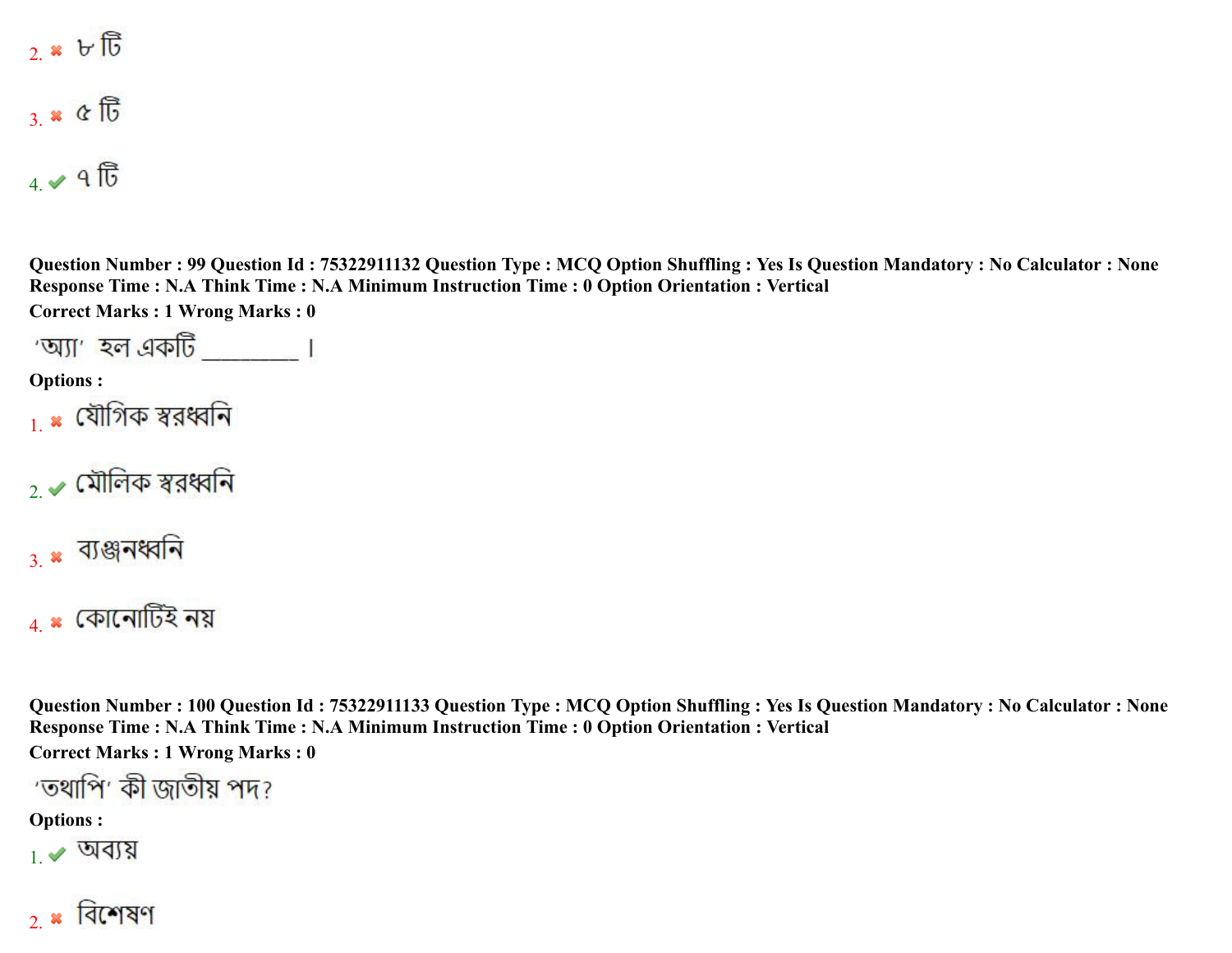

## **Nepali Test**

| <b>Section Id:</b>                                                 | 753229528 |
|--------------------------------------------------------------------|-----------|
| <b>Section Number:</b>                                             | 5         |
| <b>Section type:</b>                                               | Online    |
| <b>Mandatory or Optional:</b>                                      | Optional  |
| <b>Number of Questions:</b>                                        | 5         |
| <b>Number of Questions to be attempted :</b>                       | 5         |
| <b>Section Marks:</b>                                              | 5         |
| <b>Enable Mark as Answered Mark for Review and Clear Response:</b> | Yes       |
| <b>Maximum Instruction Time:</b>                                   | $\theta$  |
| <b>Sub-Section Number:</b>                                         |           |
| <b>Sub-Section Id:</b>                                             | 753229787 |
| <b>Question Shuffling Allowed:</b>                                 | Yes       |

**Question Number : 101 Question Id : 75322911134 Question Type : MCQ Option Shuffling : Yes Is Question Mandatory : No Calculator : None Response Time : N.A Think Time : N.A Minimum Instruction Time : 0 Option Orientation : Vertical**

**Correct Marks : 1 Wrong Marks : 0**

अविकारी शब्द कति प्रकारका हुन्छन् ?

#### **Options :**

 $_{1.}$   $\ast$  चार प्रकारका

# $_{2.}$  $\blacktriangleright$  पाँच प्रकारका

- 3. **\*** छ प्रकारका
- 4. सात प्रकारका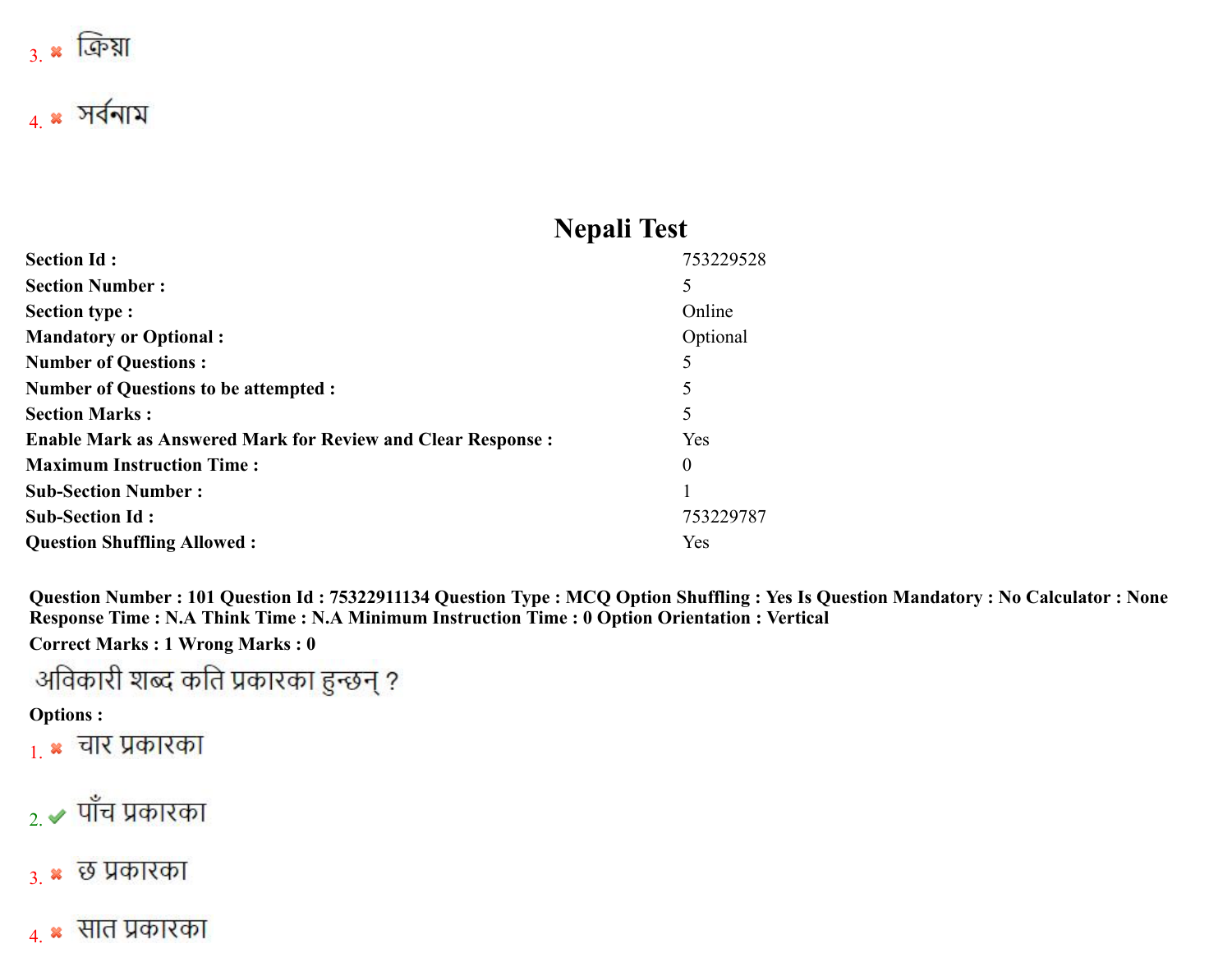**Question Number : 102 Question Id : 75322911135 Question Type : MCQ Option Shuffling : Yes Is Question Mandatory : No Calculator : None Response Time : N.A Think Time : N.A Minimum Instruction Time : 0 Option Orientation : Vertical**

**Correct Marks : 1 Wrong Marks : 0**

**Options :**

- 1. ✔ तीन प्रकारका
- $2.$   $\ast$  चार प्रकारका
- $_3$   $\ast$  पाँच प्रकारका
- 4. **\*** छ प्रकारका

**Question Number : 103 Question Id : 75322911136 Question Type : MCQ Option Shuffling : Yes Is Question Mandatory : No Calculator : None Response Time : N.A Think Time : N.A Minimum Instruction Time : 0 Option Orientation : Vertical**

**Correct Marks : 1 Wrong Marks : 0**

**Options :**

 $_{1.}$  \* एक प्रकारका

 $_{2}$   $\sim$  दुई प्रकारका

## $_3$   $\ast$  तीन प्रकारका

4. **\*** चार प्रकारका

**Question Number : 104 Question Id : 75322911137 Question Type : MCQ Option Shuffling : Yes Is Question Mandatory : No Calculator : None**